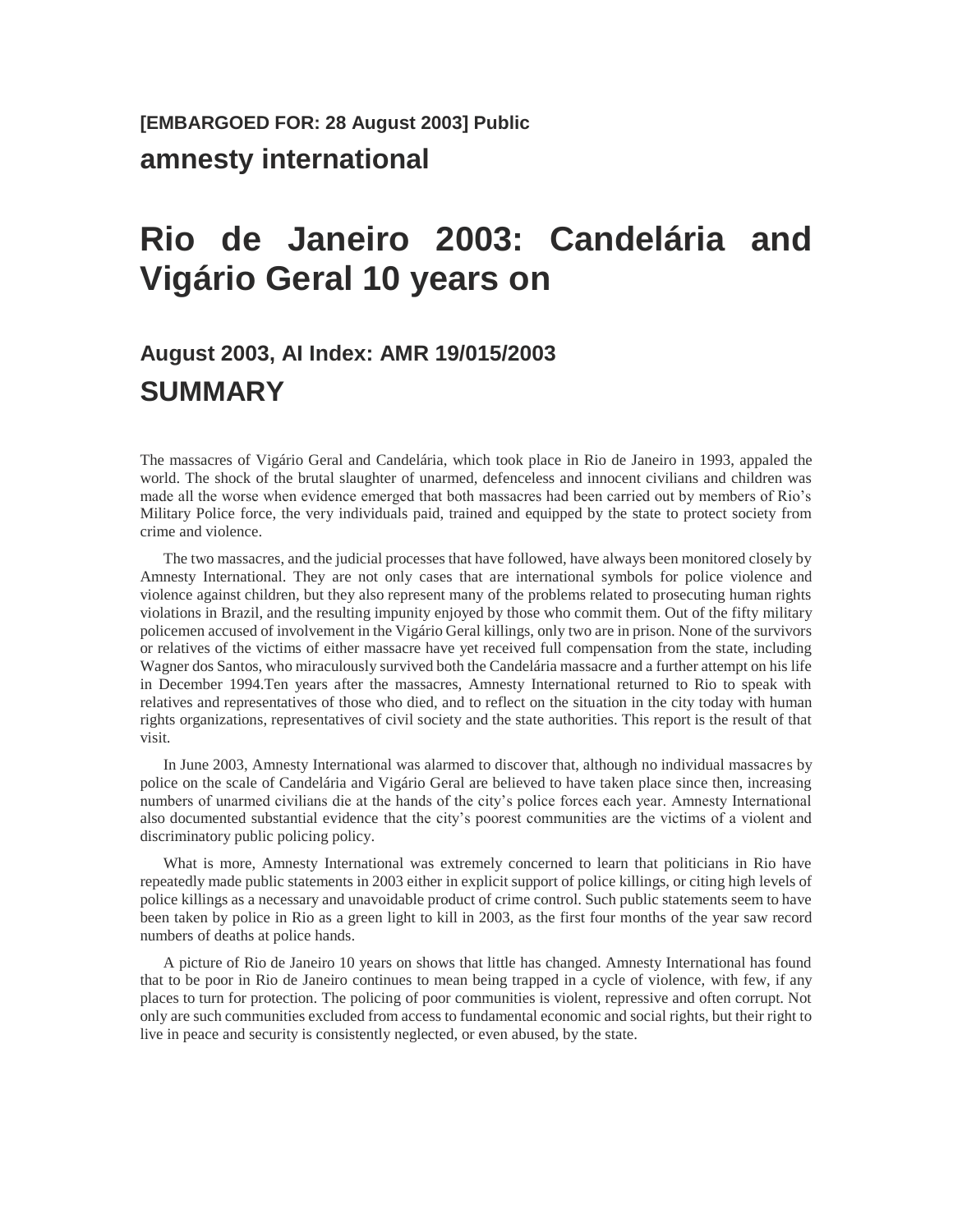#### [box]

**This page summarizes a 34-page document (17,546 words), : Rio de Janeiro 2003: Candelária and Vigário Geral 10 years on (AI Index: AMR 19/015/2003) issued by Amnesty International in August 2003. Anyone wishing further details or to take action on this issue should consult the full document. An extensive range of our materials on this and other subjects is available at [http://www.amnesty.org](http://www.amnesty.org/)**

**[end box]**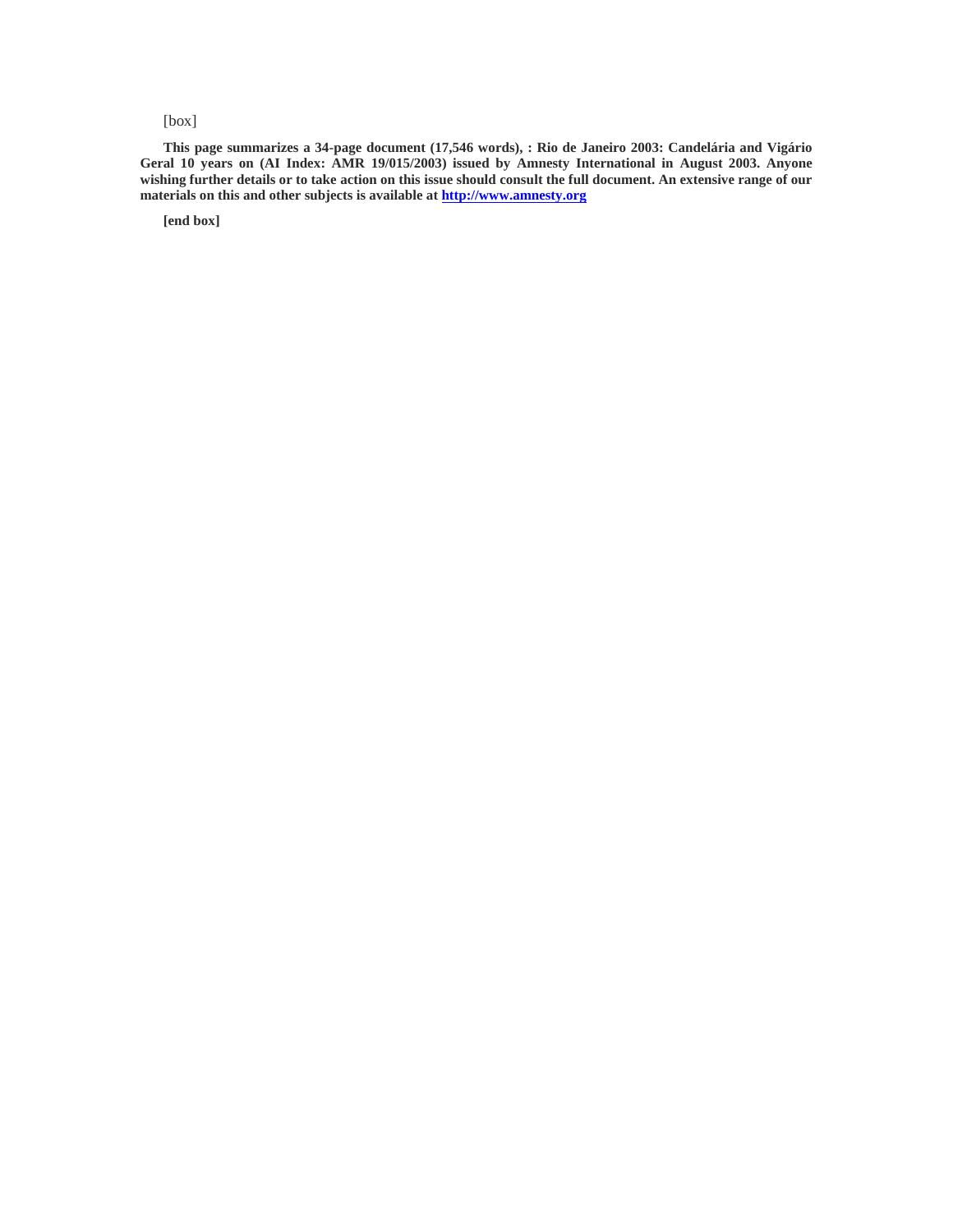# **Contents:**

## **Acknowledgments**

### **Quotes**

### **1. Introduction**

The Universality of Human Rights Policing in Rio

## **2. Candelária**

A tragedy that shocked the world Frustrated Justice Wagner dos Santos – the personification of courage Compensation The massacre that never stopped: June 1999, "Beth Gorda" & The hijacking of Bus 174 The situation in 2003, Wallace Costa Pereira

# **3. Vigário Geral – The tragedy continues**

An incomplete judicial process Witness protection Subsequent events Acari

## **4. Rio 2003**

Police killings and violence on the increase again A chronology of violence The growth of armed drug gangs Senador Camará – a police 'mega-operation' Borel – a community under attack Turano – "disappearances"

# **5. Conclusion and Recommendations**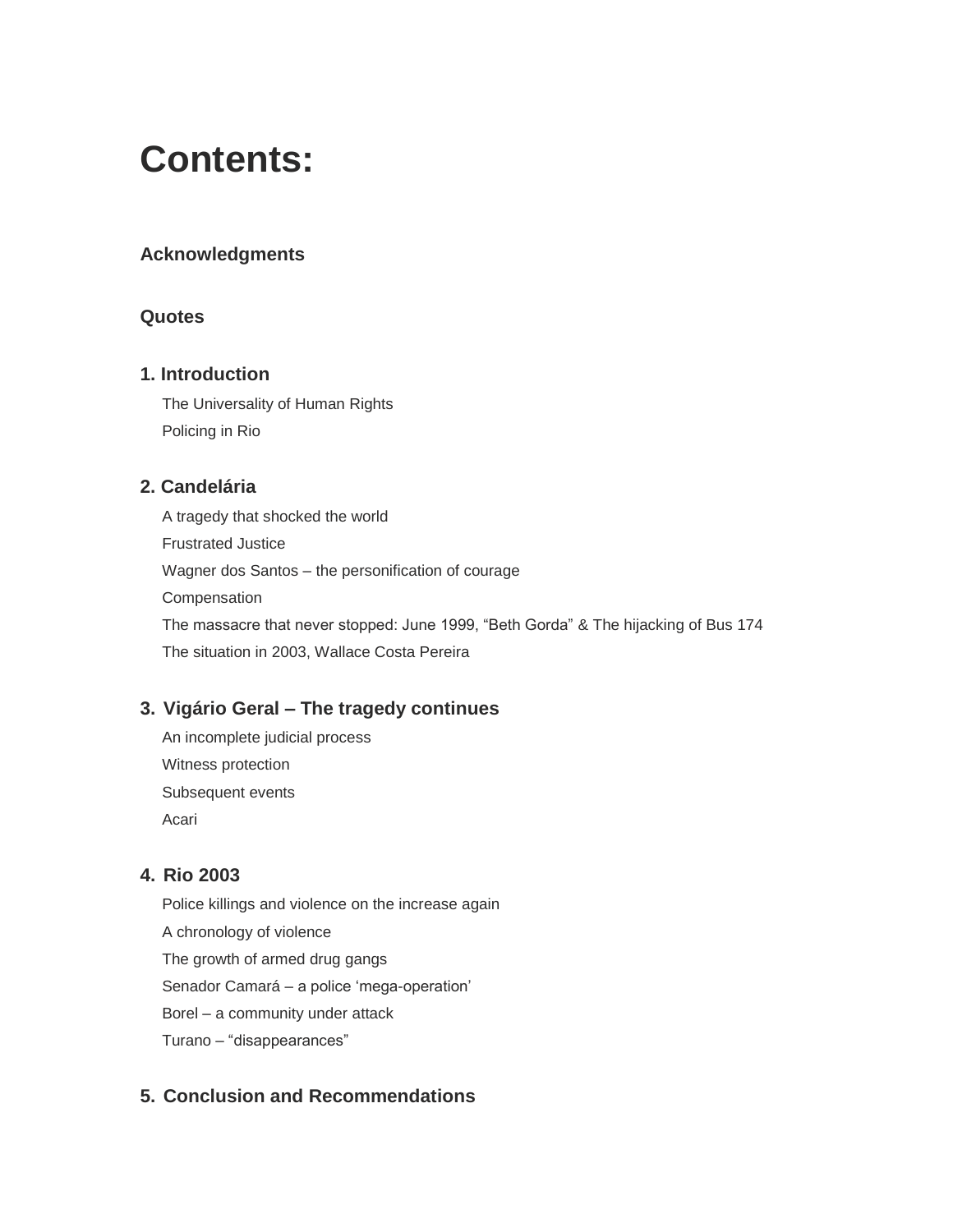### Appendix 1: the right to life and the use of lethal force in **international law**

#### **Endnotes**

[box]

AMNESTY INTERNATIONAL International Secretariat Peter Benenson House 1 Easton Street London WC1X 0DW United Kingdom website: www.amnesty.org AI Index: AMR 19/015/2003

Embargo: 28 August 2003 [end box]

#### [box]

Amnesty International wishes to acknowledge the following individuals and organizations:

The association of relatives and victims of the Vigário Geral massacre, relatives of victims from Borel, Senador Camará and Turano. Wagner, Patricia and Sonia dos Santos. Cristina Leonardo. Marcelo Freixo. Nicásio Lima. Dircy and Pedro da Cruz @ São Martinho. Human Rights Commission of the Rio de Janeiro State Legislative Assembly. Andressa Caldas e Sandra Carvalho @ Global Justice. Ricardo Rezende. Luke Dowdney. Cláudia Duarte. Lúcia Speed. Carlos Gaio. Marianna Olinger. Sheila Gonçalves. Marcos Rolim. José Junior. Luiz Morier. João Ripper. Ignacio Cano. Marcio Bragga. Michel Misse. José Luiz @ O Dia. Leonardo Castilho. Nucleus for Human Rights at the PUC University Rio. Torture Never Again – Rio.

[end box]

*"We only understand the suffering of people going through this after we've been through it ourselves, this absurdity – it's time for it to stop. We vote, we're voters, we pay for these crooks to kill our children? Do we pay for them to kill our children? I just want justice."*

Mother of Leandro dos Santos Ventura, who was reportedly abducted by police in Turano, Rio de Janeiro, May 2003.

*"We don't want anyone to die, but if someone has to die, it is those who are harming society."*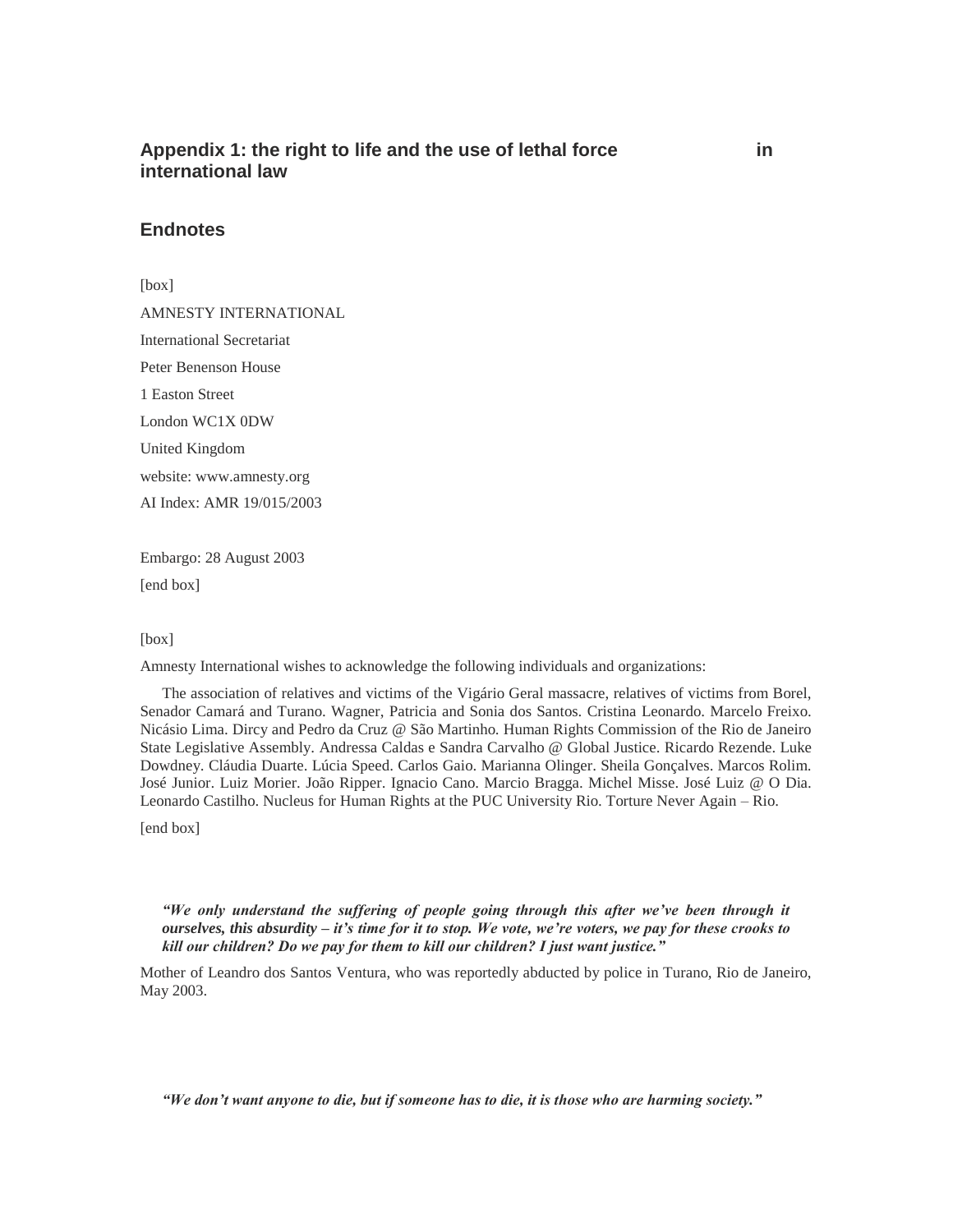Rio de Janeiro State Governor, May 2003

*"Our 'bloco' is on the streets, and if there has to be armed conflict, there will be. If someone has to die as a result, let them die. We're going to go in hard."*

Rio de Janeiro State Public Security Secretary, February 2003

*"Every human being has the inherent right to life. This right shall be protected by law. No one shall be arbitrarily deprived of his life."*

Article 6 of the International Covenant on Civil and Political Rights

*"… we couldn't say anything. I tried to argue with one saying that my son wasn't a criminal, and he didn't listen, didn't pay attention, perhaps if he had paid some attention to me, today my son wouldn't be dead. They took the life of an innocent… I caneven go to the police... how am I going to complain to the police, if it was the police that killed him?"*

Father of Erivelton Pereira de Lima, reportedly killed by police in Senador Camará, Rio de Janeiro, January 2003.

*"In my first twelve days in charge of the secretariat, one hundred criminals have already died in confrontations with police."*

Rio de Janeiro State Public Security Secretary, May 2003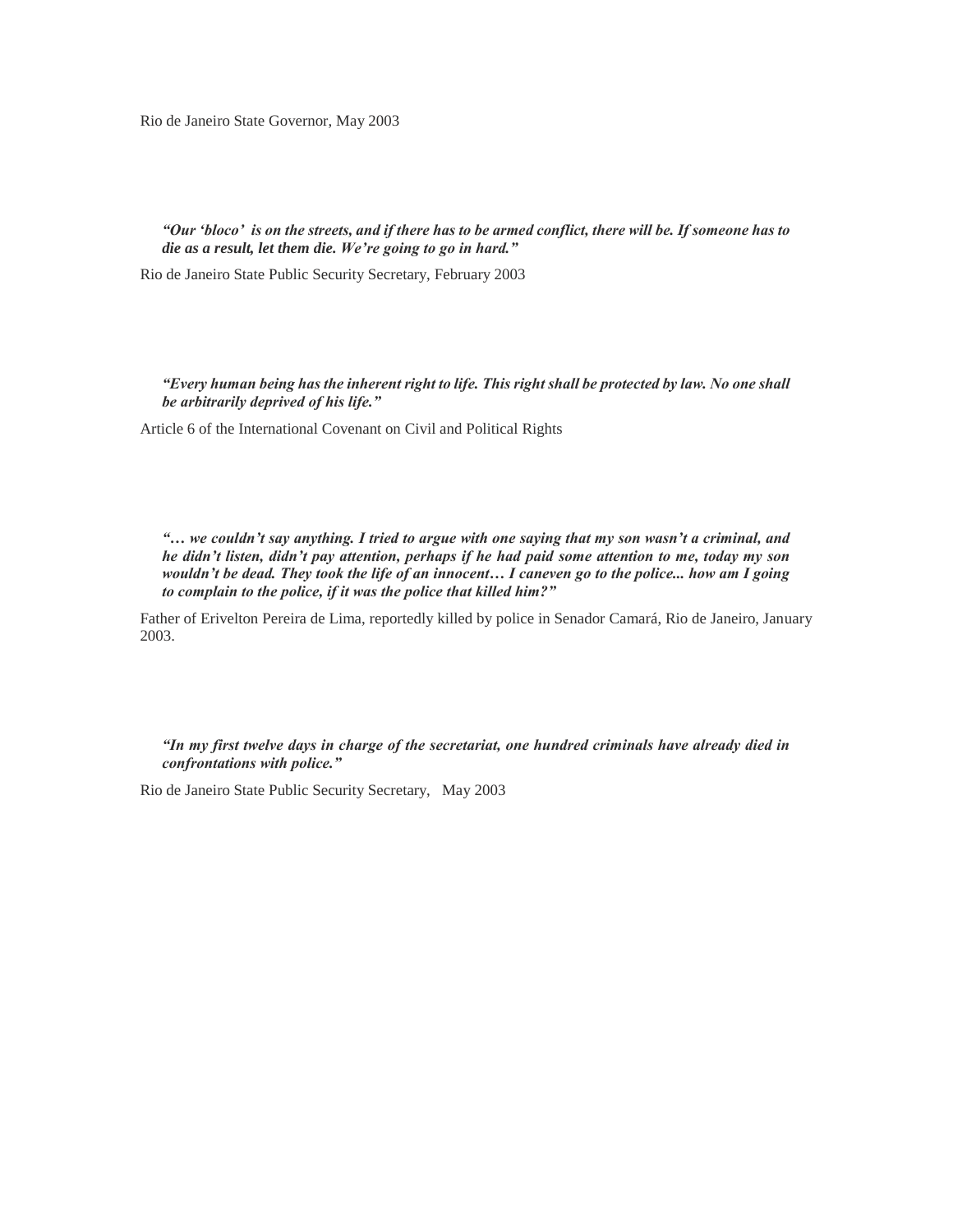# **Rio de Janeiro 2003: Candelária and Vigário Geral 10 years on**

# **1. INTRODUCTION**

It is 10 years since Brazil and the world were appaled by the horrific killings of street children as they lay sleeping outside the Candelária church in central Rio de Janeiro. Only a few weeks later the senseless murder of twenty-one residents of Vigário Geral, a community on the outskirts of the city, served to establish Rio's reputation as one of the world's most violent cities. The shock was all the greater when evidence emerged that both massacres had been carried out by members of Rio's Military Police force, the very individuals paid, trained and equipped by the state to protect society from crime and violence.

Ten years after the massacres, Amnesty International returned to Rio to speak with relatives and representatives of those who died, and to reflect on the situation in the city today with human rights organizations, representatives of civil society and the state authorities. The organization was alarmed to discover that although no individual massacres by police on the scale of Candelária and Vigário Geral are believed to have taken place since then, increasing numbers of unarmed civilians continue to die at the hands of the city's police forces each year. Amnesty International also documented substantial evidence that the city's poorest communities are the victims of a violent and discriminatory public policing policy.

Numerous current cases of victims of police violence were brought to the attention of the organization. Few, if any, of these victims had criminal records. Nearly all were from Rio's poorest communities, evidence which supports the repeated arguments heard by Amnesty International that certain social groups are the victims of repressive, violent and discriminatory policing. In June Amnesty International visited the community of Borel, where on 17 April 2003, four unarmed and defenceless young men, in the wrong place at the wrong time, were reportedly killed by military police. Time and again, the organization met with the relatives of such victims and witnessed the terrible impact these tragedies have had on their families. Time and again the organization was informed of methods used by police to hinder investigations of such incidents and a failure by the authorities to ensure impartial and effective investigations. The cycle of impunity and neglect which surrounded the two massacres ten years ago, continues to provide the conditions under which more and more deaths at the hands of the police occur.

#### [photo caption]

#### **After the Vigário Geral massacre on 29 August 1993, residents lit candles by the bodies of those who had been slain in the street.**

#### *© Estefan Radovicz/O Dia*

[end caption]

What is more, Amnesty International was extremely concerned to learn that elected officials in both the city administration and state government have repeatedly made public statements in 2003 either in explicit support of police killings, or citing high levels of police killings as a necessary and unavoidable product of crime control. Such public statements seem to have been taken by police in Rio as a green light to kill in 2003, as the first four months of the year saw record numbers of deaths at police hands.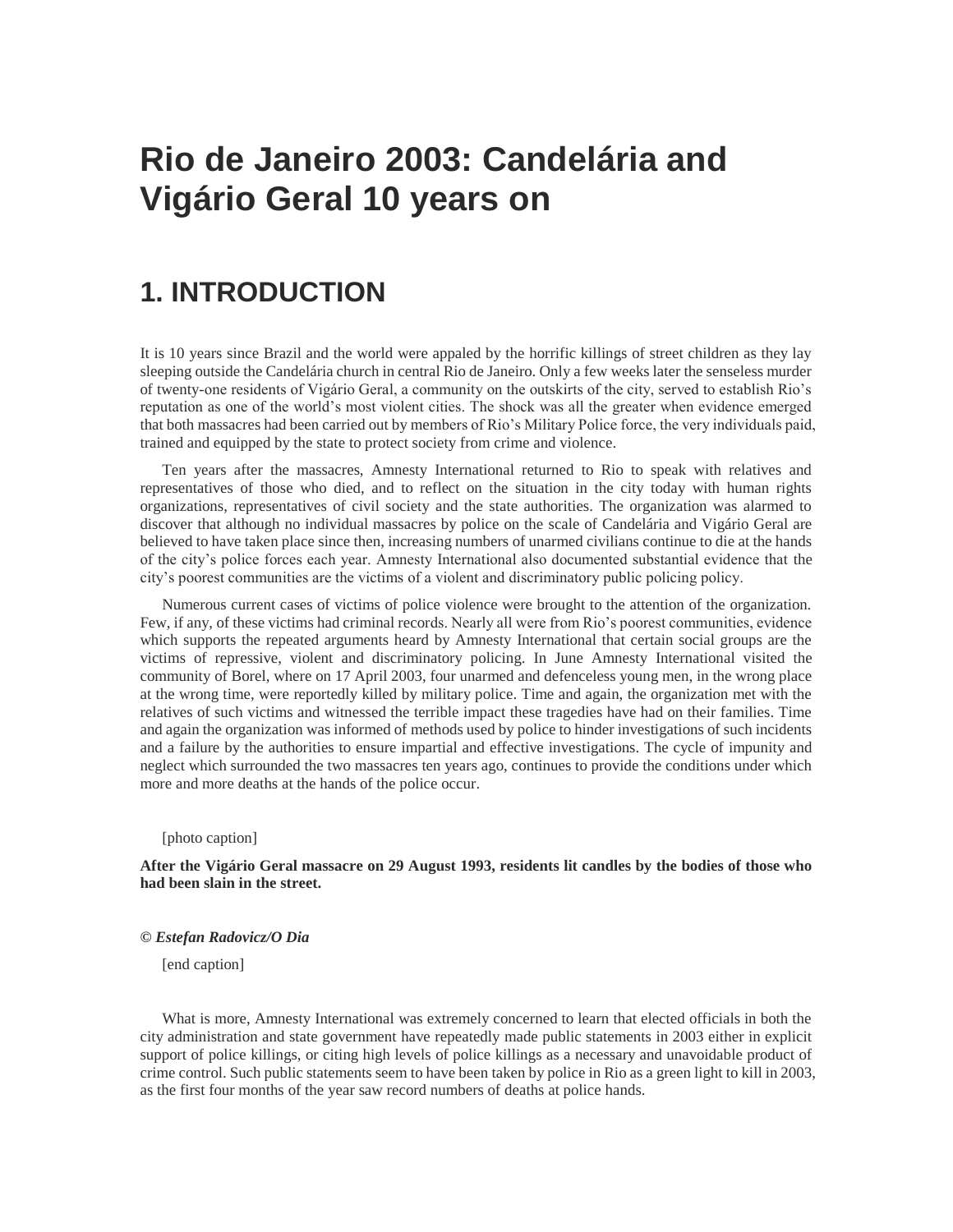In the context of writing about the "international war on terror" and its implications for human rights protection, Amnesty International's Secretary General, Irene Khan, has written that:

#### *"All too often security measures harm the innocent as well as the guilty. All too often political leaders exploit public fears and prejudices to avoid accountability and promote their own interests."* <sup>1</sup>

Although Brazil is not fighting a "war against terror", for many years the country's state authorities have proclaimed a 'war against crime' with similar implications.<sup>2</sup> There is no doubt that Brazil suffers from extreme levels of urban violence, a fact which Amnesty International has always acknowledged and deplored. In recognition of their need to tackle serious crime, the national and international human rights community have urged the Brazilian authorities to fulfil their duty to uphold the law and to protect all the country's citizens from violence in all its forms, and thus ensure the protection of their fundamental rights.

The provision of effective and responsible policing needs implementation of long term policies, fundamental reforms and political will. During the past ten years there have been serious attempts to reform policing and public security policies in Rio de Janeiro, most notably during the period 1998-2000. These years saw a concerted effort to adopt a more progressive approach to crime fighting, which included tackling internal corruption in Rio's police. However, after some progress had been achieved, the state's Deputy Secretary for Public Security at the time, who masterminded the reforms, was dismissed, as political support for the process diminished.

Today, the former Deputy Secretary for Public Security heads the federal government's public security secretariat and is overseeing the implementation of similar reforms at a national level, a process which human rights groups are following with cautious optimism. However, Amnesty International found that in certain states it appears that such initiatives have taken second place to traditional forms of confrontational and repressive policing, which often enjoy considerable support from the voting public. For this reason it is vital that the federal government does not rest on the efforts of the National Secretariat for Public Security, but ensures that the reforms are implemented by guaranteeing the necessary political will, financial investment and public support.

[box]

#### The Universality of Human Rights

It is common in Brazil for those who seek to defend the rights of others to be publicly dismissed as 'defenders of criminals'. Amnesty International does not believe that the human rights of those accused or convicted of crimes are in conflict with the rights of victims of violence, nor that such rights are mutually exclusive. Society does not need to violate the rights of those suspected or guilty of crimes in order to reduce law breaking. As the South Africa Constitutional Court acknowledged in 1995 when it abolished the death penalty, "it is only if there is a willingness to protect the worst and the weakest amongst us that all of us can be secure our own rights will be protected". Amnesty International, an organization that works for the victims of violence, is sympathetic to all victims of violence and their families. Amnesty International believes itself supportive of the many professional and dedicated police officers of Brazil whose reputations are tainted by the actions of their fellow officers who are guilty of committing human rights violations.

[end box]

In Rio de Janeiro the failure to build on progressive policing reforms has been reflected by a dramatic increase in fatal victims in confrontations with the police, a situation that has been bolstered by a sympathetic public discourse by the state authorities. At the end of April, Anthony Garotinho, the former state Governor and husband of the current state Governor, took over the position of State Secretary for Public Security.<sup>3</sup> On 10 May he made the following announcement on his official radio program:

*"In my first twelve days in charge of the secretariat, one hundred criminals have already died in confrontations with police."*4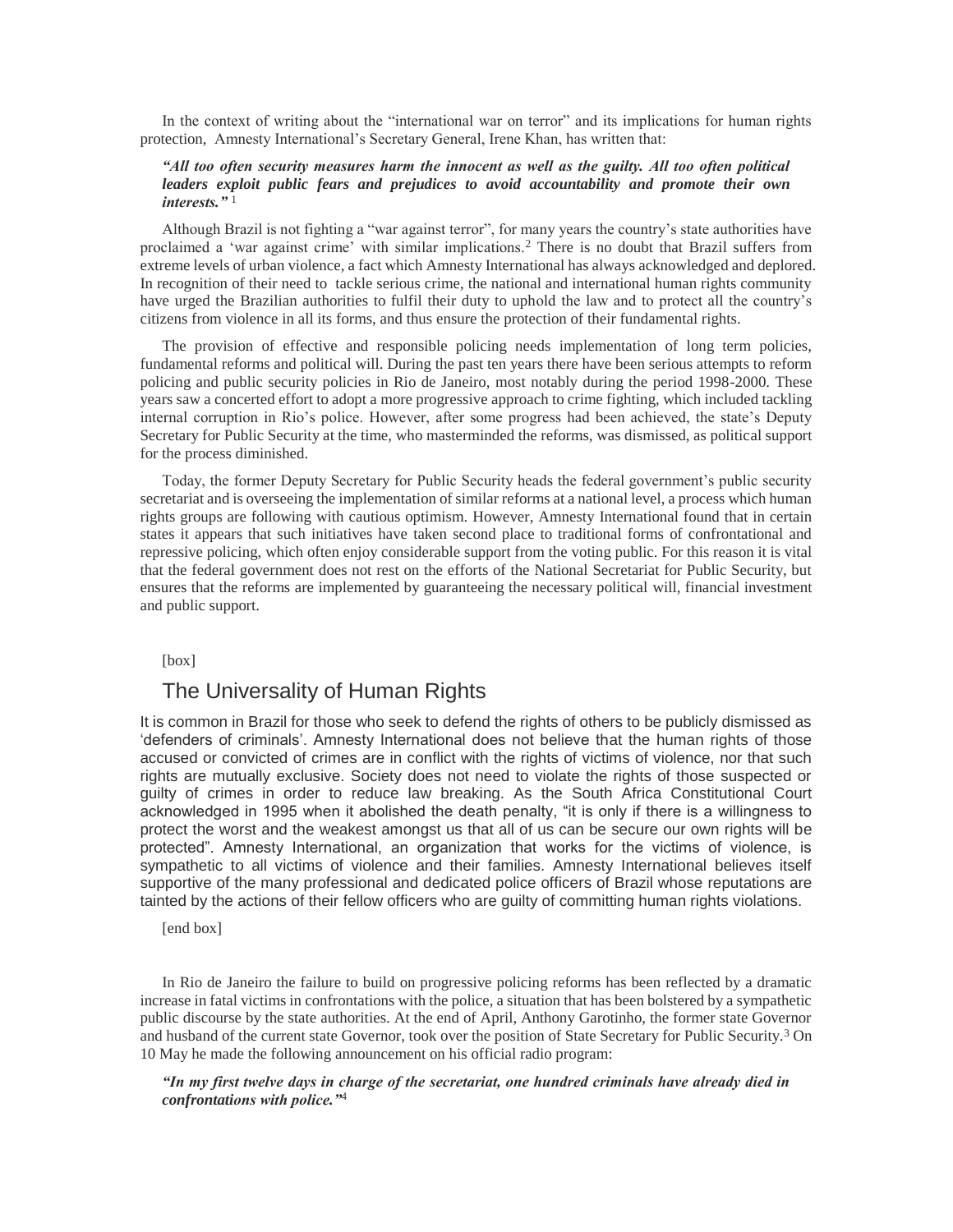#### [photo caption]

**Police use a sheet to remove the body of a victim of a police operation in the community of Mangueira in June 2003, which lead to the death of five alleged drug traffickers. The photo was published on the front page of Rio newspaper** *O Dia* **which reported that residents claimed that the police arrested and handcuffed the five men before killing them.** 

#### *© Severino Silva/O Dia*

[end caption]

In support of her husband, the state Governor Rosangela Barros Assed Matheus de Oliveira, known popularly in Rio as "Rosinha", was reported to say, "We don't want anyone to die, but if someone has to die it is those who are harming society".<sup>5</sup>

Unfortunately, this situation is not unique to Rio de Janeiro. In São Paulo, Brazil's largest city, the state authorities appear to have adopted a similar approach to public security. The city has seen a 51 per cent rise to 435 officially recorded police killings for the first five months of this year, compared to the same period in 2002.<sup>6</sup> During a meeting with Amnesty International the São Paulo State Secretary for Public Security attributed this dramatic rise to the deployment of more police equipped with greater firepower, apparently characterising it as a victory in the fight against crime. However, Amnesty International consistently received denunciations of arbitrary and repressive policing against marginalised communities, as well as numerous reports of police involved in "death squad" activities.<sup>7</sup> Once again, a combination of latent political support and impunity appear to have created the conditions for unlawful police killings to increase drastically.

In 1993 the Candelária and Vigário Geral massacres focussed the world's attention on Rio and galvanised the city's human rights movement into action, with thousands of people marching for peace on the streets. Ten years later, in the face of a criminal justice system that has been painfully slow in bringing those responsible before the courts, Amnesty International spoke to witnesses, survivors and relatives of victims of these massacres who have consistently suffered in their struggle to achieve justice. Despite some successful convictions, particularly with regard to the Candelária massacre, the organization is concerned that many of those who participated in or planned the killings remain unpunished, and that several may even continue to serve in the city's police forces.

In 2003, Amnesty International was dismayed to find that the police have resorted to violent and confrontational policing methods in response to public fears about high levels of violence and organised crime. With apparent political support these have resulted, once again, in the deaths of many innocent citizens.

### Policing in Rio – a failure to learn the lessons of the past

Brazil has two state police forces.<sup>8</sup> In the state of Rio de Janeiro, as in all Brazilian states, it is the military police who are responsible for maintaining public order and the policing of public spaces, and the civil police who are responsible for investigative policing.

There is no doubt that policing in Rio de Janeiro is a dangerous and highly complex task. The majority of the 37,000 military police in Rio are, according to a government study carried out in 2002, poorly educated young, black males.<sup>9</sup> Military Police in Rio receive a salary of approximately R\$1000 (US\$325) per month and work a 24-hours-on, 72-hours-off shift system.<sup>10</sup> Many take on a second jobs, often as private security guards, which can place an extra burden and risk both on the police forces as institutions, and the police as individuals, as it results in many of them becoming the victims or perpetrators of further killings.

Policing the city of Rio de Janeiro can be particularly difficult, given the geography and social structures which dictate the context of crime. Heavily armed drug gangs exploit the uncharted and complex geography of *favelas*, shanty towns, to hide and do business. Consequently, police incursions to apprehend suspected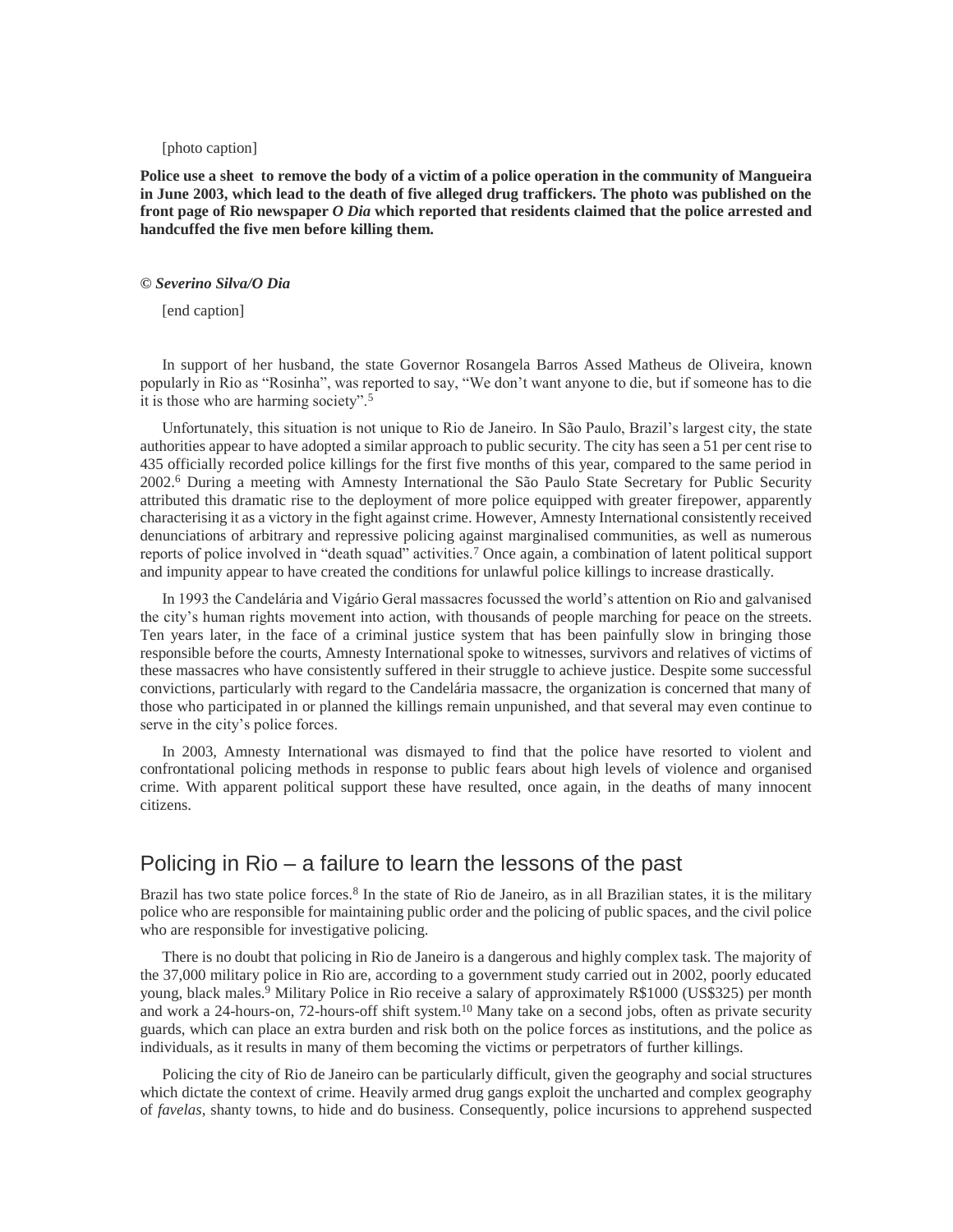drug dealers effectively become invasions, invariably targeting the whole community. However, the poor training and resources provided to the police means that they invariably lack the tools for such work, and has undoubtedly contributed to the use of excessive use of force and extrajudicial executions. Faced with extremely well-armed drug gangs and narrow winding streets such operations often end in shoot-outs, contributing to high numbers of killings, often of innocent bystanders.

Amnesty International has also been informed on several occasions that high rates of collusion with drug gangs, either to supplement meagre wages or as a means of self -protection, has seen police increasingly involved in criminal activity. *Children of the Drug Trade*, a recent authoritative report about children working in the city's drug industry, states:

#### *"The involvement of police officers in supplying illicit drugs and arms to drug gangs is also rife. ... 'the relation between the police force and drug trafficking in Rio de Janeiro has shown itself to be intimately corrupted [...] in almost all cases of the apprehension of drugs or contraband arms there exists the involvement of members of these corporations [i.e. the police].'"*<sup>11</sup>

Although the police, the authorities and the media repeatedly trumpet the dangers faced in policing Rio's *favelas* and poorer communities, technical studies do not support these claims. A study of use of lethal force in Rio published in 1997 that was based on police records over a three year period, found that police were more at risk of being killed while policing other areas of the city than during operations inside *favelas*. However, in contradiction to this, police actions were found to cause a much higher number of civilian fatalities inside *favelas* than elsewhere.<sup>12</sup>

Rio's police themselves have shown that it is possible to implement very different and peaceful approaches to policing such communities. A community policing project set up in the *favela* of Cantagalo in south Rio has shown how policing that is based on a permanent as opposed to a temporary and occupational presence, and that encourages communication and participation of the local population, can have positive results. When Amnesty International visited the project in October 2001, members of the *Grupamento de Policiamento em Áreas Especiais* (GEPAE), Special Areas Policing Group, working with local residents had reportedly brought the homicide rate down to zero. Since that visit Amnesty International has been informed that the GEPAE policing experiment has suffered some difficulties due to inconsistent political support and changes in leadership. However, it remains an example of how policing can succeed.

#### [photo caption]

**A mural in Rio showing black corpses with bullet wounds reads "***A carne mais barata do mercado é a carne negra***" ("The cheapest meat is black meat"). According to figures compiled from press reports in 1999 by the National Movement of Human Rights (MNDH), the highest proportion of racially identifiable victims of extrajudicial executions were black.** 

#### *© AI*

[end caption]

Today, unfortunately, this project remains the exception. According to figures supplied by the State Secretariat for Public Security, 521 civilians were reported killed in confrontations with the police in Greater Rio alone during the first five months of 2003, in comparison with a total of 900 in the whole of Rio state throughout the whole of 2002.<sup>13</sup> During these five months 22 police were killed while on duty in the city of Rio. Numerous cases documented by Amnesty International in 2003 that gave rise to consistent repeated reports of cover-ups and interference with investigations by members of the police, strongly suggest that most police killings fit a systematic pattern of extrajudicial execution or at best excessive use of force. A former state police ombudsman informed Amnesty International that when he compared the police report for a killing to the forensic report, he often found conflicting results; the police report would state that the victim had been killed in an exchange of fire after resisting arrest, while the forensic report generally showed that the lethal shots had been fired from behind and at close range, in circumstances suggesting that the person was the victim of an extrajudicial execution.

Amnesty International received countless reports that police automatically tamper with the scene of the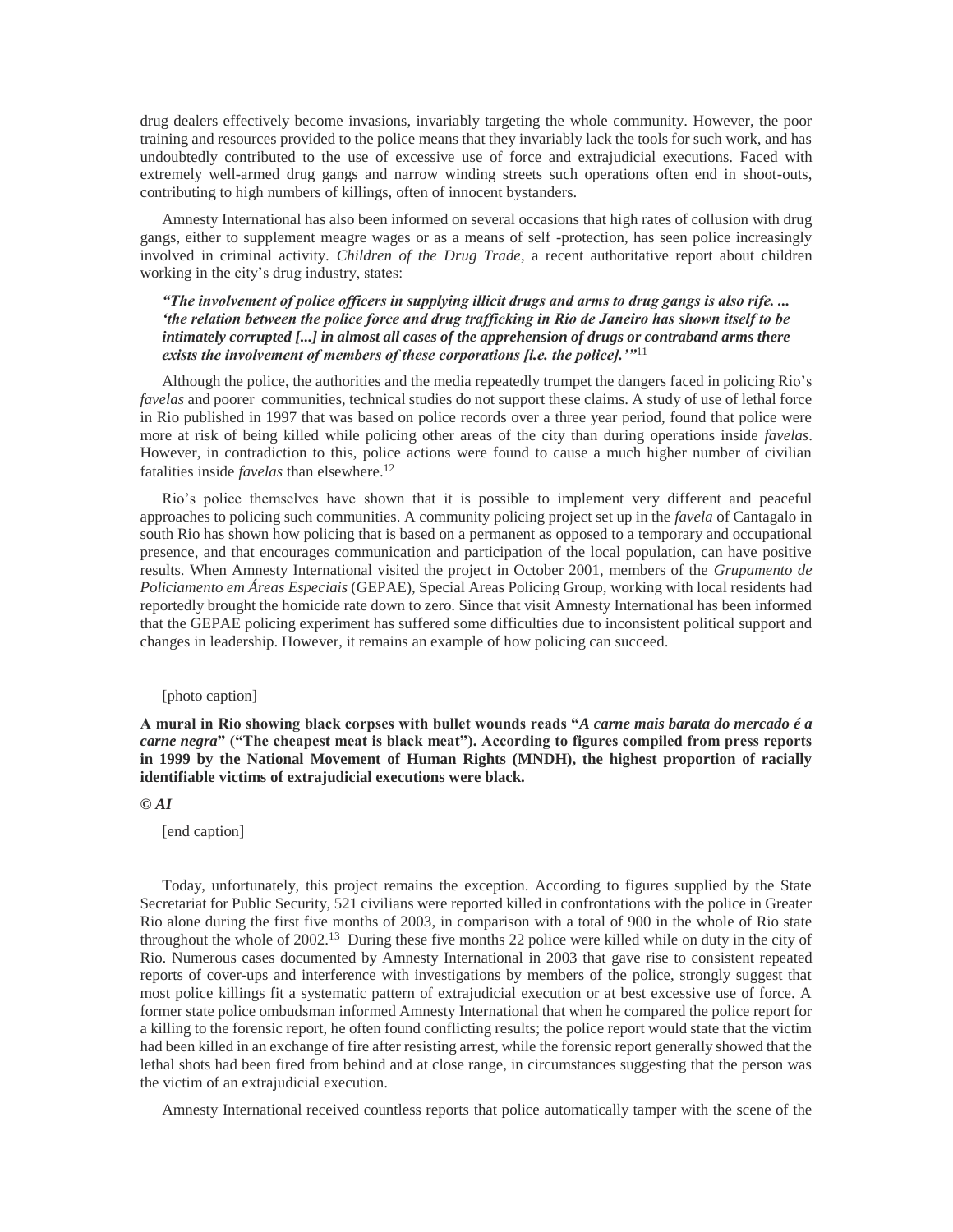crime by removing the bodies of those already killed prior to any possible investigation. The organization also found consistent evidence that police frequently threaten witnesses, hinder relatives' attempts to report shootings and dismiss all killings as "resistance followed by death" (resistência seguida de morte).<sup>14</sup> The *Instituto Médico Legal* (IML), Forensic Medical Unit, which carries out autopsies, is directly linked to the State Secretariat for Public Security, which oversees the police forces, and is therefore not independent. All this points to the fact that the consistent failure by the authorities to challenge this tradition of violent policing, instigate methods of effective investigation and punish those responsible for illegal killings have allowed the numbers of deaths to grow significantly. In the words of one Major from the Rio de Janeiro's military police:

*"it might be that a good policeman kills because he doesn't believe in another solution [...] when the system gives the sensation of impunity to the police, many police officers, even those that are, in quotes 'well-intentioned', take this kind of drastic decision to kill a person that has committed a crime."*<sup>15</sup>

In effect, ten years after the massacres at Candelária and Vigário Geral, very little has changed. The deaths in 2003 of Wallace da Costa Pereira and residents of Senador Camará, Borel and Turano, all documented in this report, show the irreparable damage that heavy-handed, arbitrary and corrupt policing has on the lives of so many in Rio de Janeiro. In many cases not only do families suffer the loss of a wage-earner but relatives of the victims subsequently lose their own jobs due to the stress, stigma and hardship that can come through losing a relative as a result of police action. The cases also show that in 2003, the suffering inflicted on innocents by the Candelária and Vigário Geral massacres continues to be inflicted on the poor of the city.

[photo caption]

**Street children play outside Candelária church on 22 July 1993, the night before the massacre.** 

*© Ana Filgueiras*

[end caption]

# **2. CANDELÁRIA**

# 23 July 1993 – a tragedy that shocked the world

On 23 July 1993 a gang of hooded men opened fire on a group of over 50 street children who were sleeping rough near the Candelária Church in the centre of Rio de Janeiro city. Seven children and one young adult were killed. Four boys died instantly, a fifth was killed as he ran away. Three others were abducted in a car and two of them shot dead in the nearby Aterro do Flamengo gardens. One young adult died of his wounds four days later. Another young adult, Wagner dos Santos, who had been left for dead in the Aterro do Flamengo, survived a shooting in the face.

The murder of street children near one of Rio de Janeiro's most prominent landmarks caused a national and international outcry. As a result, the authorities moved swiftly to investigate the killings and three military police officers and one civilian were charged with the murders shortly after the massacre.

The charges against the four men were based mainly on the testimony of survivors of the massacre. Despite repeated appeals made at the time by Amnesty International and other non-governmental organizations to the state and federal authorities to provide protection and a place of safety for the children who witnessed the massacre, many witnesses continued to sleep on the streets where they were repeatedly threatened, allegedly by members of the military police. Only one witness, Wagner dos Santos, was afforded full federal protection, following a further attempt on his life in December 1994.

In October 1995 Wagner dos Santos identified through photographs four further military policemen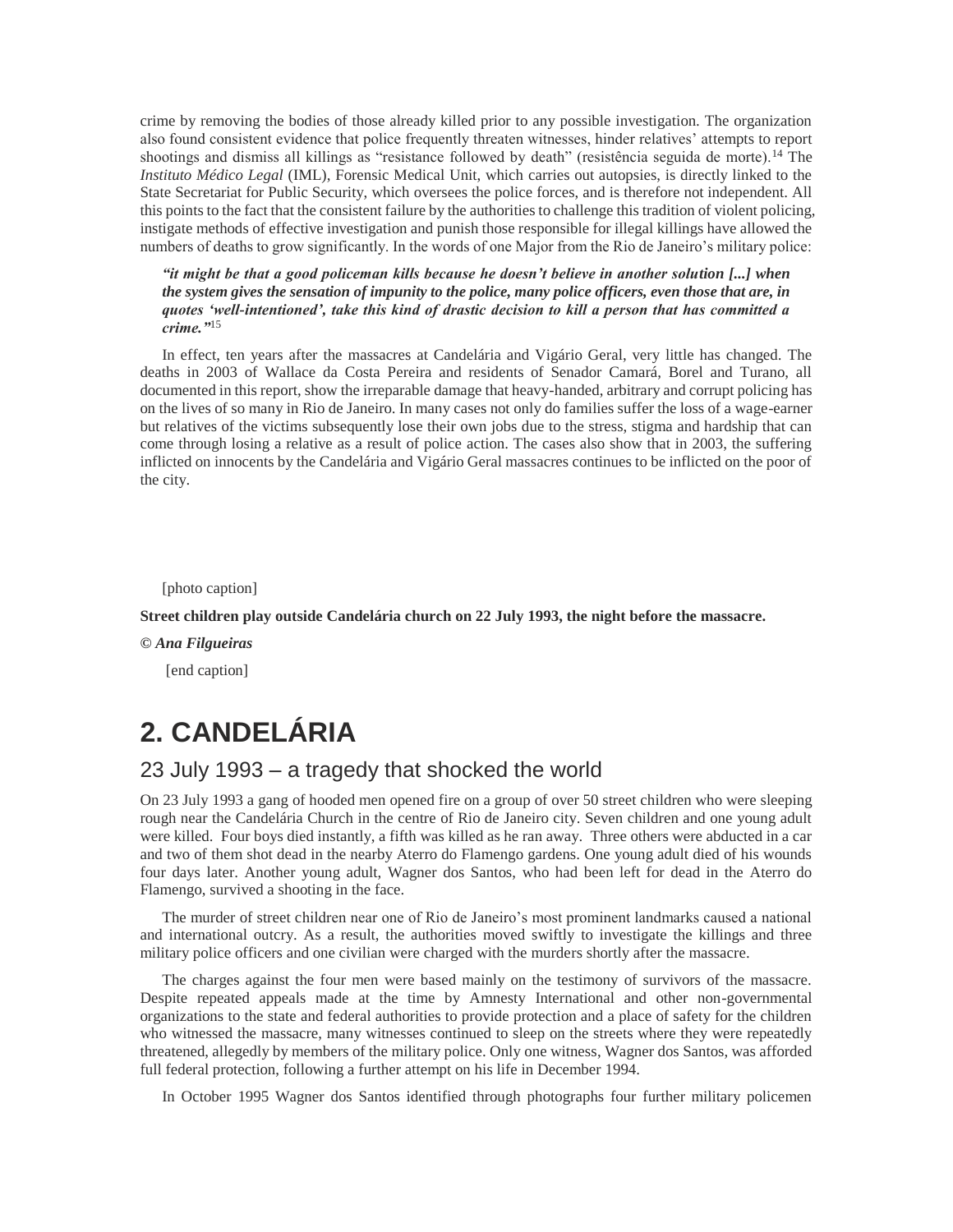suspected of involvement in the massacre. In April 1996, arrest warrants for these men were issued. Three were taken into custody, and the fourth policeman, Nelson Oliveira dos Santos Cunha, presented himself to the court, confessing to participation in the massacre.

### Frustrated Justice

A total of nine men were reportedly implicated in the Candelária massacre: three military policemen and one civilian indicted in 1993; four further military policeman detained in April 1996 following identification by Wagner dos Santos, two of whom were later indicted; and one other military policeman who was killed in an unrelated incident in 1994.

By June 1997 three trials on the Candelária case had taken place. These resulted in the conviction of two military policemen: Marcos Vinícius Borges Emanuel in April 1996 and Nelson Oliveira dos Santos Cunha in November 1996, both of whom confessed to involvement in the massacre.

Although these three convictions were welcomed by Amnesty International at the time as a small victory against impunity, the organization expressed serious concerns about some aspects of the trials and investigations, noting that important evidence may have not have been made available to the court. The organization also expressed concern at statements made by Marcos Vinícius Borges, and the confessions of Emanuel Marco Aurélio Dias Alcântara and Nelson Oliveira Cunha, which exonerated five of those implicated in the massacre.

#### [photo caption]

#### **Passers-by gaze at symbolic coffins placed in Candelária square during the days after the massacre.**  *© Linda Rabben*

[end caption]

These statements, which claimed that there was only one car involved, contradicted the testimony of survivors who, from the initiation of investigations into the massacre, had reported the involvement of two cars and up to eight participants. The statements laid most of the responsibility for the killings on Mauricio de Conceição Filho, a former military police officer nicknamed "Sexta-Feira 13", ("Friday the Thirteenth")', who was shot dead in 1994 by members of the civil police anti-kidnapping unit.

#### [box]

Nelson Oliveira dos Santos Cunha was initially sentenced to 261 years in prison. On appeal in June 1997, however, he was acquitted of all counts of murder, and finally only received a sentence of 18 years for the attempted murder of Wagner dos Santos. The defence lawyer characterised the victims as petty criminals and thieves, asking the jury how many times they had been robbed in such a way, implying that the children's fate was a natural and justifiable consequence of such activities.<sup>16</sup> The trial was well attended and widely publicised. Virgilio Donnici, a jurist, who observed the trial, noted "It was one of the most serious, most barbaric crimes that has taken place in Brazil. Impunity in a case like this can only act as an incentive for crimes of this nature to repeat themselves". The well-known Brazilian sociologist Herbert de Souza (known as "Betinho") commented, "I have never seen anything so absurd in my life".<sup>17</sup>

Marcos Vinícius Borges Emanuel initially received a sentence totalling 309 years. In June 1996 this was reduced to 89 years. An appeal against the reduction of his sentence was lodged by the public prosecutor's office. This appeal was finally heard in February 2003 when a jury unanimously sentenced him to 300 years' imprisonment.

Two other military policemen and a civilian charged shortly after the massacre were acquitted in December 1996. Two more military policemen, one of whom had been identified by Wagner dos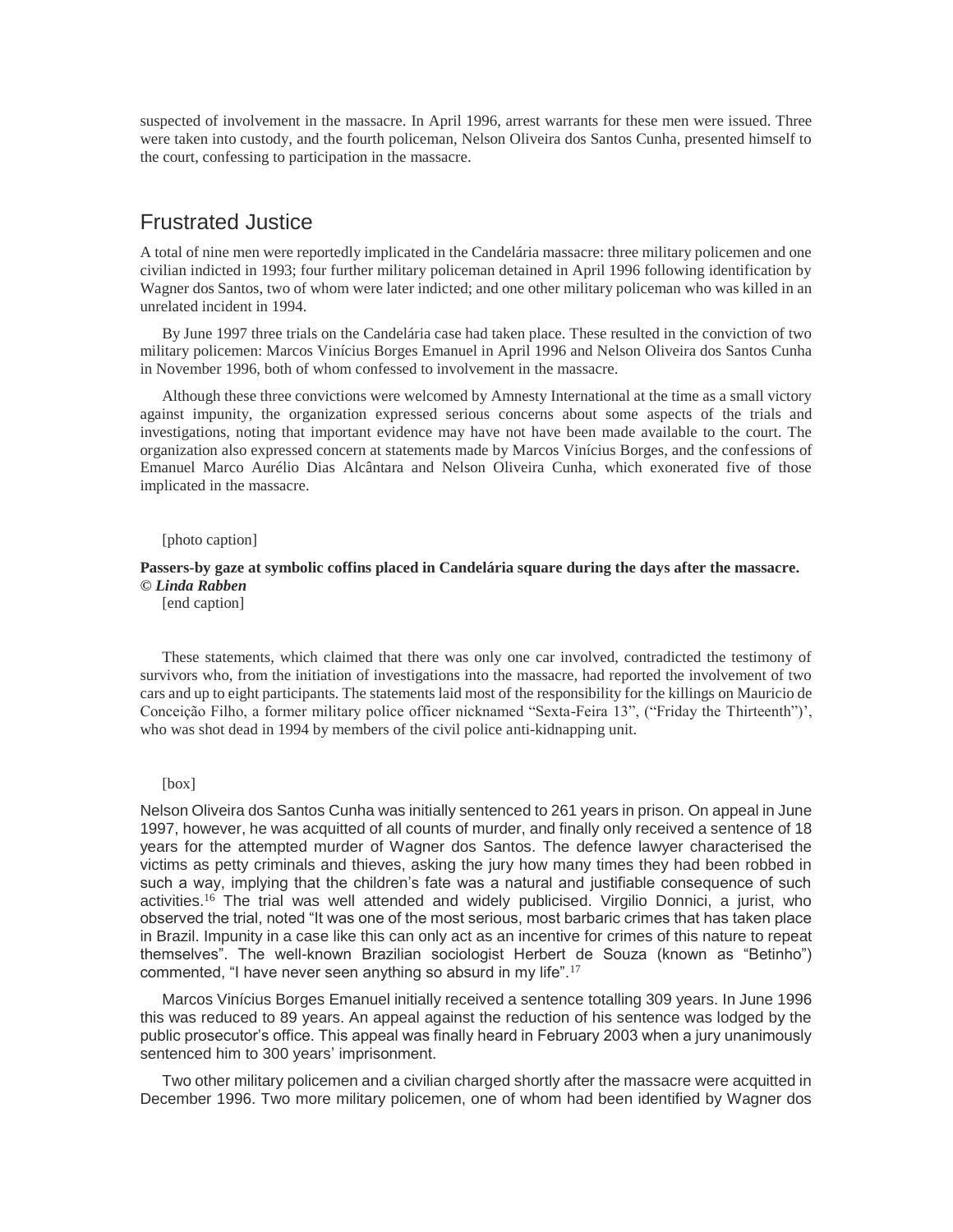Santos as having shot him in the face, were released without charge in May 1996.

On 25 August 1998, military policeman Marco Aurélio Dias Alcântara was sentenced to a total of 204 years. Because none of the individual sentences for the various murders and attempted murders was longer than 20 years, he had no automatic legal right to a retrial as defined under Brazilian law, unlike the other defendants.

[end box]

Despite the fact that the Candelária trials resulted in some rare convictions of Rio military police accused of human rights violations, the massacre left a trail of violence and tragedy in its wake. The continued suffering, threats and violence faced by survivors, many of whom were killed later, showed that once the shock and the media attention on the massacres had subsided, little changed for the hundreds of children, adolescents and young people living on Rio's streets. The situation lived through by Wagner dos Santos, which included a further attempt on his life, has been indicative of failures past and present within the system, particularly with regards to witness protection and compensation.<sup>18</sup>

### Wagner dos Santos – the personification

### of courage

Although several eye-witnesses came forward after the massacre, by the time the first Candelária case came to court only one was still prepared to testify: Wagner dos Santos, who was 22 years old at the time of the massacre, and was taken off in a car, shot, and left for dead. <sup>19</sup> He suffered a further attempt on his life in December 1994, when he was shot four times, and again left for dead, in what was an attempt to prevent him from testifying.<sup>20</sup> After pressure from national human rights activists and Amnesty International, the federal government took responsibility for moving Wagner dos Santos to another country for his own safety. The authorities failed to provide the other witnesses – all of them street children – with protection appropriate to their needs, and they drifted back to the streets. One of them, **Fabio Gomes de Azevedo**, nicknamed "'Barão"', became a victim of Rio de Janeiro's aggressive policing policy shortly before the second Candelária trial when, on 22 November 1996, he was shot dead by police in a dawn drugs raid.

Wagner dos Santos still lives in the European country where he was taken. When he arrived there the federal government had taken no steps to regularize his position with the country's authorities, and he was put in touch with private individuals only. As a result, of this he spent his first year in the country working illegally. His position was initially only regularized through lobbying by Amnesty International and lawyers working for other NGOs. Wagner still does not have the right to permanent residency in the country where he lives. Though he recently returned to Brazil to mark the 10th anniversary of the Candelária massacre, Wagner continues to be at risk when he returns to Rio and cannot stay there without extensive protection.

As a result of the two attempts on his life, Wagner suffered severe physical and psychological injuries, which persist to this day. Although he has held a number of different jobs, he is no longer able to work because of his injuries, and was recently officially registered as disabled and unable to work. He suffered a fall this year, as a result of which he was temporarily paralysed. He has two bullets lodged in his head, suffers from partial paralysis in his face, and damaged hearing. Recent tests showed that he is suffering from lead poisoning as a result of the bullets in his head, which because of their position cannot be removed. He recently began a course of medical treatment which should hopefully eliminate the lead poisoning.

# Compensation

At the time of writing, the only compensation that Wagner dos Santos has received was under an agreement with the Rio state authorities which in 2001 made a legal settlement for a one-off payment of R\$10,000 (approximately US\$3,500) and a monthly pension payable for life to survivors and relatives of victims of both the Candelária and Vigário Geral massacres.<sup>21</sup> Although the federal government announced in July 2002 that the massacres were among a number of national priority cases for compensation, full compensation has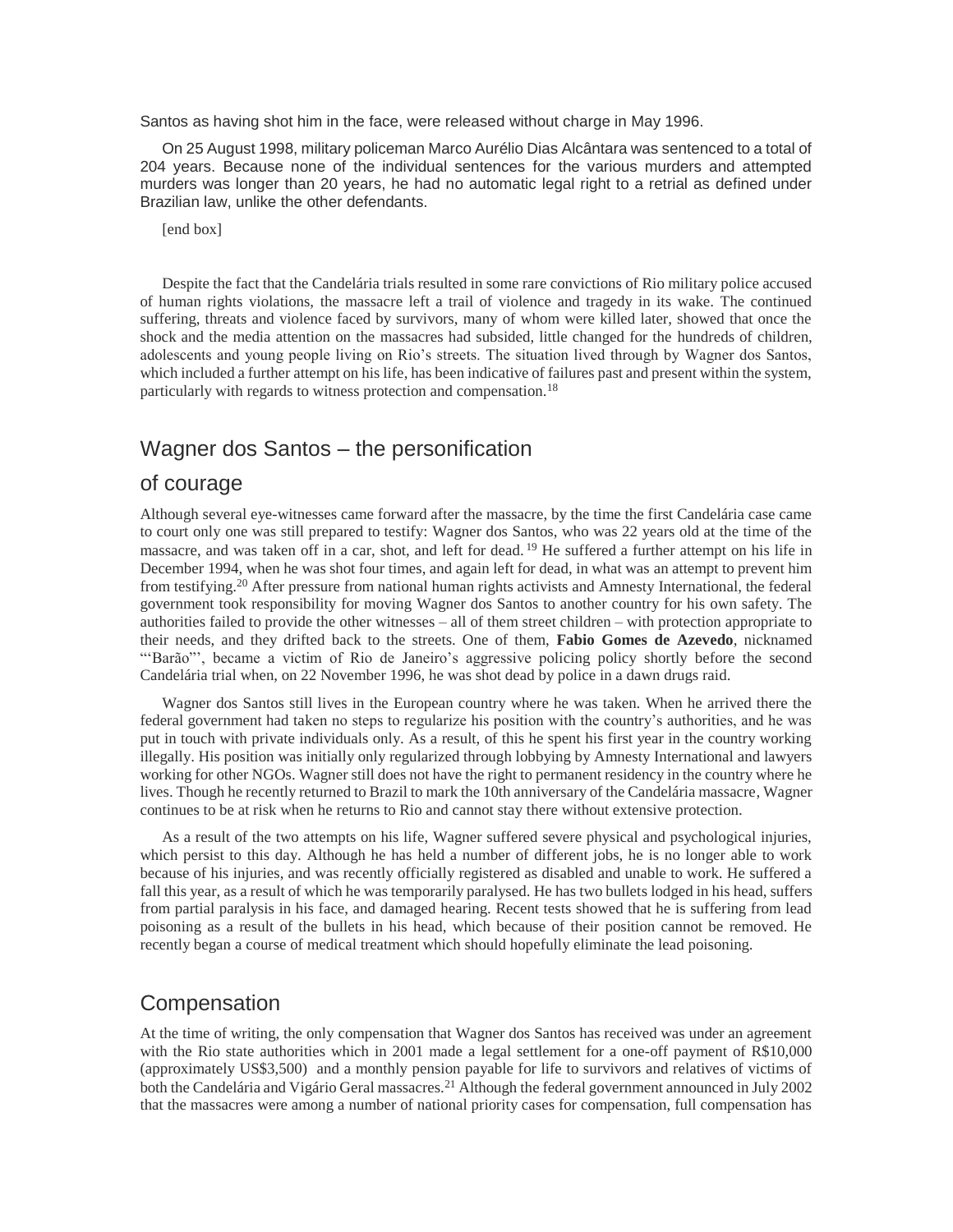still not been paid by the state to the survivors and relatives of victims of either massacre.

The failure of the Brazilian authorities to reach a full compensation settlement contrasts with the swift settlement achieved by a military policeman, who was found to have been wrongly arrested and charged with involvement in the Candelária massacre and who was reportedly awarded damages of R\$180,000  $(US$58,000)$  as a result.<sup>22</sup>

[photo caption]

**João Fernando Caldeira da Silva's body lay in the street for several hours after he was shot in 1999. The Candelária church is in the background.** 

*© Luiz Morier* [end caption]

### The massacre that never stopped

A study carried out in 2001 by a well known Rio artist, who accompanied the children of Candélaria before and after the 1993 killings, estimated that 39 out of the 72 children sleeping in Candelária at the time of the massacre had died violent deaths on the city streets. The fates of three survivors of the massacre speak volumes about the tragedy that continues to destroy lives long after it has disappeared from the media spotlight: in June 1999, 17-year-old **João Fernando Caldeira da Silva** was shot dead within metres of the scene of the massacre; in June 2000 the death of **Sandro do Nascimento** was indelibly stamped on the Brazilian memory at the end of a bloody siege which was broadcast live on TV across the nation; and in September 2000, **Elizabeth Cristina Borges de Oliveira Maia** was shot dead outside her home.

#### **June 1999 – a spate of killings**

Although an individual massacre of street children on the scale of Candelária has not been repeated, killings of street children in central Rio have remained consistent over the years. In June 1999 Amnesty International reported on a spate of killings of street children in central Rio. The killings were all characterized by a civilian in plain clothes identifying and singling out an individual child for execution on the spot. **João Fernando Caldeira da Silva**, 17 years old and a survivor of the 1993 massacre, was shot in the chest within metres of Candelária church on 14 June 1999.

10-year-old **Fabiano Teodoro Teixeira** was travelling with a group of street children in Rio's central Lapa district on 2 June 1999. The bus driver called for assistance in controlling the children, who were making a lot of noise. As a policeman was escorting the group off the bus, a man in civilian clothes called Fabiano over to him. Fabiano ran away, but as he turned to look back the man shot him in the chest twice, killing him. The policeman present did nothing to stop the killer, who was later cited by the police investigation as being an off-duty military police corporal.

Two other children, **Marcos Marcelino de Souza**, and **Maxwell de Freitas**, were killed in similar circumstances during this period. Amnesty International is not aware of any prosecutions regarding these killings.

#### **Elizabeth Cristina Borges de Oliveira**

#### **Maia – "Beth Gorda"**

On 26 September 2000, **Elizabeth Cristina Borges de Oliveira Maia**, 23, who lived in Candelária at the time of the massacre, was shot several times and died in front of her home in the Botafogo neighbourhood where she lived with her grandmother and children. Known as "'Beth Gorda"' to her friends, Elizabeth, who once described Amnesty International as "'part of my family"' had featured prominently in a documentary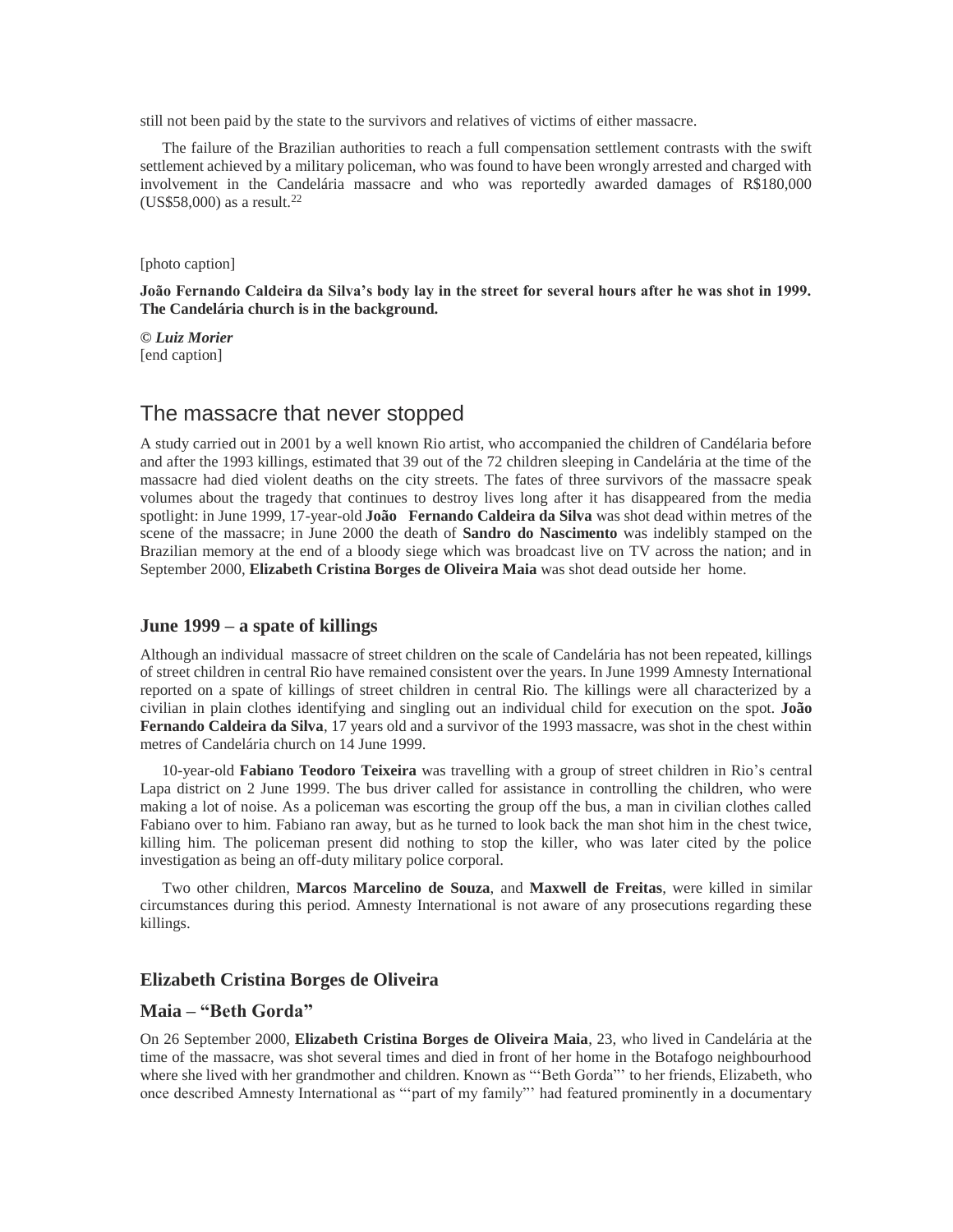about the massacres of Candelária and violence in Rio that was shown on television worldwide.<sup>23</sup> She was due to testify the following month at an appeal hearing for Marcos Vinícius Borges Emanuel. In June 2000 she had testified in Rio for a delegation of the Inter-American Commission of Human Rights and was present at a press conference at which the state Governor at the time, Anthony Garotinho, apologized for the Candelária and Vigário Geral massacres. A letter written to Elizabeth's grandmother on 29 September 2000 by the Inter-American Commission reads:

*"We had the honour of hearing Elizabeth last year in Rio, when she told us the emotional and honourable story of her life, in a joint meeting with the families of the victims of the Candelária and Vigário Geral massacres, before the official ceremony for the signing by Governor Garotinho, of the state law that recognizes the responsibility of the State for what happened and which stipulates compensation for the families and survivors.*

*Elizabeth, with her clear words and strong ideas, put us in touch, through the different phases of her life, with the daily drama of many people who live with suffering and anguish due to the continuous violation of their human rights, or the threat of that. As she knew how to overcome these difficulties and go forwards with her life, with her children, work and hope, she gave us an example which deserves to be widely known. However, another attack has tried to rub out this example by tearing her life away".*<sup>24</sup>

[photo caption]

#### **"Beth Gorda"**

#### *© AI*

[end caption]

The opinion expressed by the Inter-American Commission is a radical contrast to the tone of the coverage of Elizabeth's death in the Rio press, which recorded it as no more than another killing of a criminal:

*"Drug-trafficker killed in Botafogo – The drug-trafficker Elizabeth Cristina de Oliveira Maia, 23, known as Beth Gorda, was killed early this morning [...]Two gunmen who were in a white Gol fired various shots at Elizabeth. According to police from the intelligence unit of the 2nd Batallion, Beth was involved with the neighbourhood's drug traffickers."*<sup>25</sup>

The police investigation into Beth's death claimed that she was killed by a nameless drug trafficker. The Public Prosecutor's office in Rio did not pursue enquiries and filed her case.

#### **The hijacking of Bus 174**

The legacy of violence spawned by the Candelária massacre reached a very public peak on 12 June 2000, when **Sandro do Nascimento**, a survivor of the massacre, held a number of hostages on a bus in the Jardim Botânico area of Rio after a bungled robbery attempt. The bus was surrounded by police, and the drama filmed by television crews and broadcast live across the nation. After several hours of tense negotiations, during which Sandro do Nascimento made several references to Candelária and Vigário Geral, he descended from the bus, holding a gun to the head of a teacher, **Geisa Firmo Gonçalves**, who he used as a human shield. As he walked towards the police, in what appeared to be an effort to end the stand-off, a policeman made a dash forwards, and in attempt to save Geisa Gonçalves, fired at him. He missed, and Sandro do Nascimento shot Geisa Gonçalves. The autopsy later revealed that she was killed by bullets fired by not only Sandro, but the policeman as well. Sandro do Nascimento was saved from lynching by enraged bystanders and filmed by TV crews being placed alive in the back of a police vehicle. However on arrival at the police station he was dead from asphyxia. The police responsible for taking him to the police station, were acquitted of manslaughter by a jury in December 2002.<sup>26</sup> The jury accepted the defence lawyer's argument that Sandro do Nascimento had asphyxiated himself. Once again, the message that Rio's police are permitted to kill people in their custody was reinforced.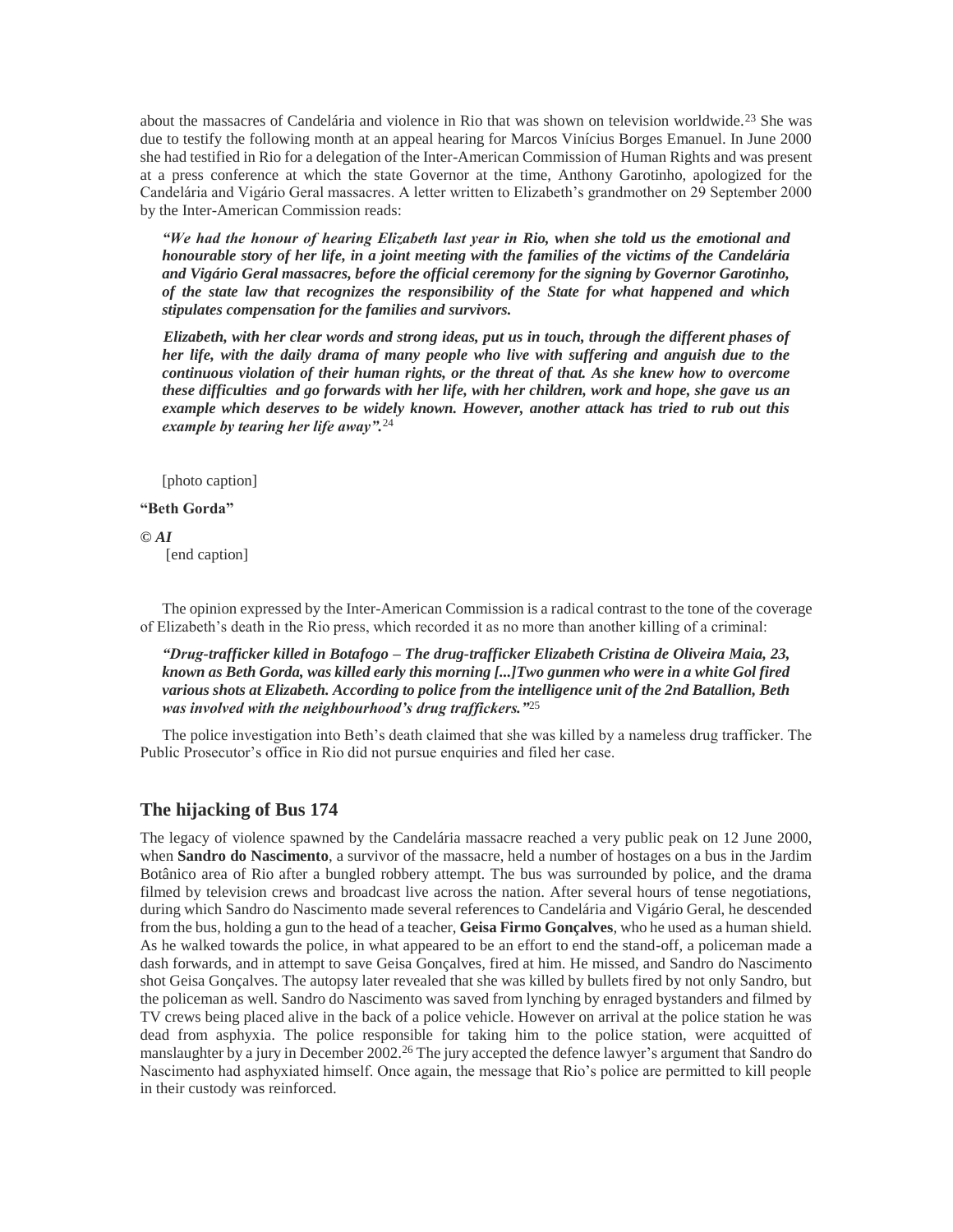The Bus 174 incident, as it came to be known, struck a chord across Brazil. An award-winning documentary about the tragedy charted the story of Sandro do Nascimento, who witnessed his mother's murder at the age of six, his life on the streets, his survival of the Candelária massacre and his passage through juvenile detention institutions, which ultimately lead him to a life of drug addiction and petty crime. The tragedy symbolizes many failures of the state and the criminal justice system and state in Rio de Janeiro, not least the poor preparation of the Rio police, who clearly lacked the tools and training to deal with such a situation.

# The situation remains the same in 2003 – the death of Wallace da Costa Pereira and threats to human rights defenders working with street children

On 21 January 2003 a uniformed military policeman shot Wallace da Costa Pereira, an 11-year-old street child, in the back at close range. The incident took place metres from the spot in Lapa where Fabiano Teodoro Teixeira was killed in 1999. A 19-year-old military policeman, who had been on the streets for less than a year, confessed to the crime and is being charged with Wallace's murder. According to street children who witnessed the killing, the military policeman had been trying to extort money from Wallace, who took part in petty thefts. Wallace had been participating for some months in the activities of São Martinho, a non-governmental organization that runs a day centre for children in Lapa.

São Martinho is a Rio-based organisation of international renown that has been working with children and adolescents in situations of social risk, particularly street children, for nearly 20 years. The NGO's Socio-Educational Centre in Lapa operates a daily open-door policy to children and adolescents, offering children a refuge, access to medical care, meals, recreational and educational activities. The Socio-Educational Centre serves around 60 children a day, out of hundreds estimated to be living on Rio's streets.

On 27 February 2003 a group of street children were being forcibly rounded up by military police and civil police from the *Delegacia de Proteção à Criança e Adolescente* (DPCA), Unit for the Protection of Children and Adolescents.<sup>27</sup> A number ran towards the Socio-Educational Centre in an attempt to escape the operation. Two instructors from the Centre came out into the street in order to calm the situation down. According to reports the children had become calm when a group of police reappeared, and with their weapons drawn and shouting threats, attempted to round up the children once more. The situation began to degenerate again, at which point, according to eyewitnesses, a civil policeman from the DPCA held his gun to the head of one of the instructors. Following this he aimed his gun at a group of children and adolescents standing by the wall of the Centre and fired several shots at them. The marks left by the bullets in the Centre wall are still visible.

The killing of Wallace, and the incident outside the São Martinho building, which took place within weeks of each other, indicate clearly that ten years on from the Candélaria massacre children and adolescents who eke out an existence on Rio's streets still live at constant risk from arbitrary and violent actions by members of the city's police forces. Although another Candélaria massacre has not yet taken place, the attitudes, conditions and circumstances in which the killings took place have been allowed to continue unchecked. Amnesty International is alarmed by the fact that "specialized" police from a unit theoretically trained and equipped specifically to "protect" children would act in this manner in broad daylight, showing blatant disregard for the safety of not only the children but also the human rights defenders working with them. The civil policeman who put his gun to the head of the instructor from São Martinho and subsequently fired at the group of children has reportedly not yet been identified.

Amnesty International is concerned to note that the continued dangers faced by street children in Rio have been allowed to flourish in a climate of disregard, and that there has been no evidence of political will to challenge and change popular attitudes which label street children as marginal and dispensable members of society.

In 2001 appaled Brazilian human rights defenders informed Amnesty International of statements made in the Rio state legislative assembly by a deputy, Wolney Trindade, which not only clearly supported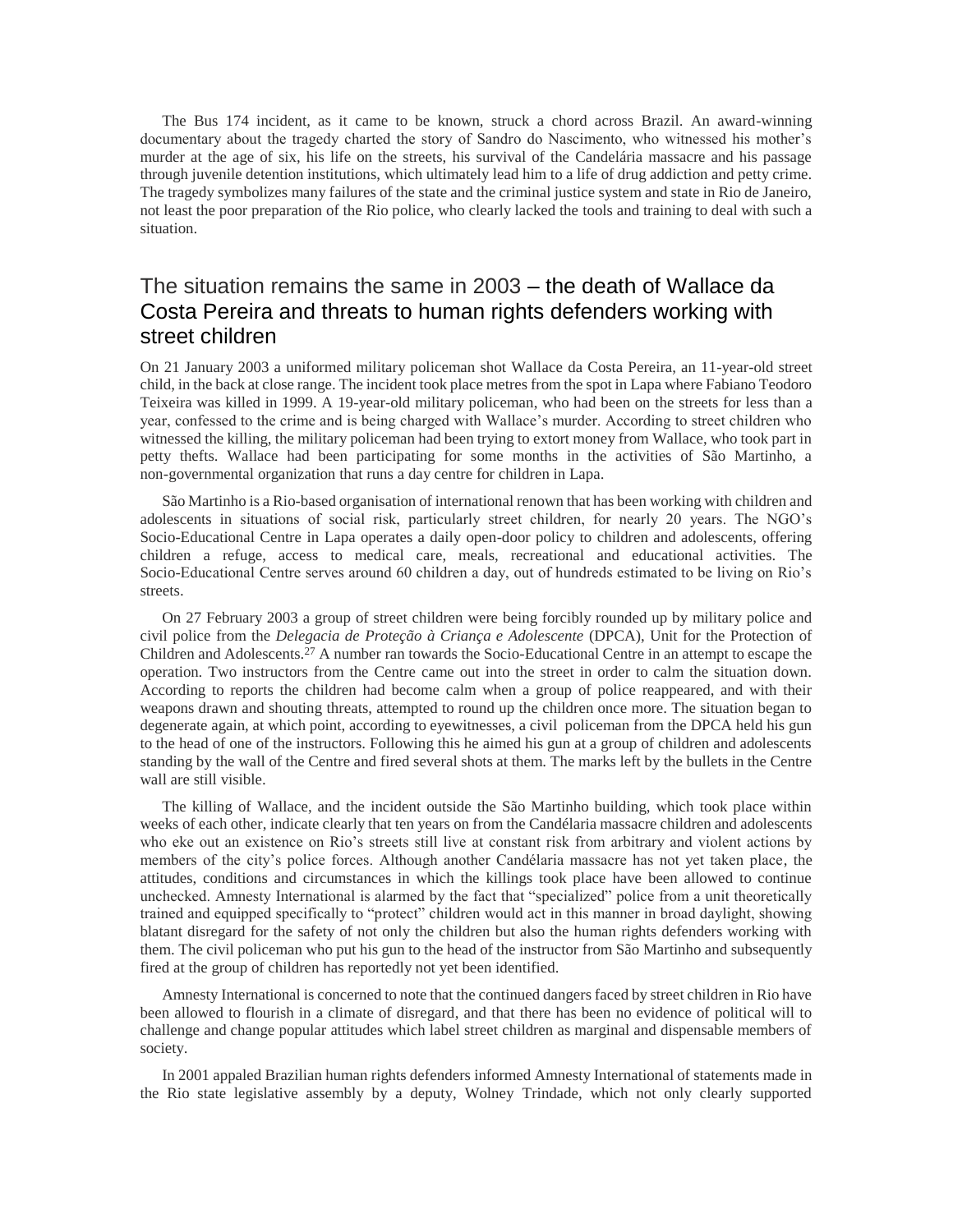extermínio, "social cleansing" but also offered to reward anyone who kills street children:

[box]

"Today with the question of human rights protection, scum think they can do what they want...electors have to understand my position and vote for me, knowing that as for the 17-year-old who died in Candelária, as I've said before and as I say again, if any more die, I'll pay for the coffin and reward whoever kills them".<sup>28</sup>

[end box]

Amnesty International calls on the Rio state authorities to officially repudiate any statements made by elected officials in support of unlawful killings.

# **3. 29 AUGUST 1993 – VIGÁRIO GERAL**

# The tragedy continues

Before the shockwaves sent out by the Candelária killings had subsided, little more than a month later another attack on civilians by policemen, this time in a community in the north of the city, made news headlines around the world.

On the evening of 29 August 1993, 21 people were killed when a group of heavily armed men, wearing hoods to disguise their identity, attacked the *favela* of Vigário Geral, in the north of Rio de Janeiro city. For two hours they roamed the area shooting indiscriminately at local residents. Among the dead were seven men playing cards in a bar and eight members of a family, including a 15-year-old girl, killed inside their home. The attack was reportedly carried out in revenge for the murder two days earlier of four military police officers who were allegedly involved in the extortion of drug traffickers.<sup>29</sup> Following official investigations, charges were brought against 33 people, most of them military policemen, all believed to belong to the "*Cavalos Corredores*", (the "Race Horses"), an infamous death squad.

Despite the charges, which were swiftly brought, survivors of the massacre felt unprotected and abandoned by the authorities. A survivor of the massacre said in 1998:

*"I was in a bar with friends when they came in armed. I showed my work ID, but they fired all the same. I was hit five times. I survived, but I don't know if it was worth the effort. Perhaps it would have been better to have died. I wouldn't be going through so much suffering and fear. Protection itself, I've only received from God and the community of Vigário Geral. The government has never protected me. I travelled to the first two hearings by bus with my wife. Because of the threats, we wanted to go to Niterói. But one of the police on the escort was charged [with involvement in the massacre]. Today it's the community itself that protects us."* <sup>30</sup>

[photo caption] **Pierre Sané, former Secretary General of Amnesty International, on a visit to Vigário Geral in 1995.**  *© Ripper/Imagens da Terra* [end caption]

# An incomplete judicial process

The trials of those accused of participation in the Vigário Geral massacre have been complex and laborious and have revealed numerous weak-nesses in the investigative proceedings.

Many details of the killings were revealed during court hearings which took place in June and July 1995.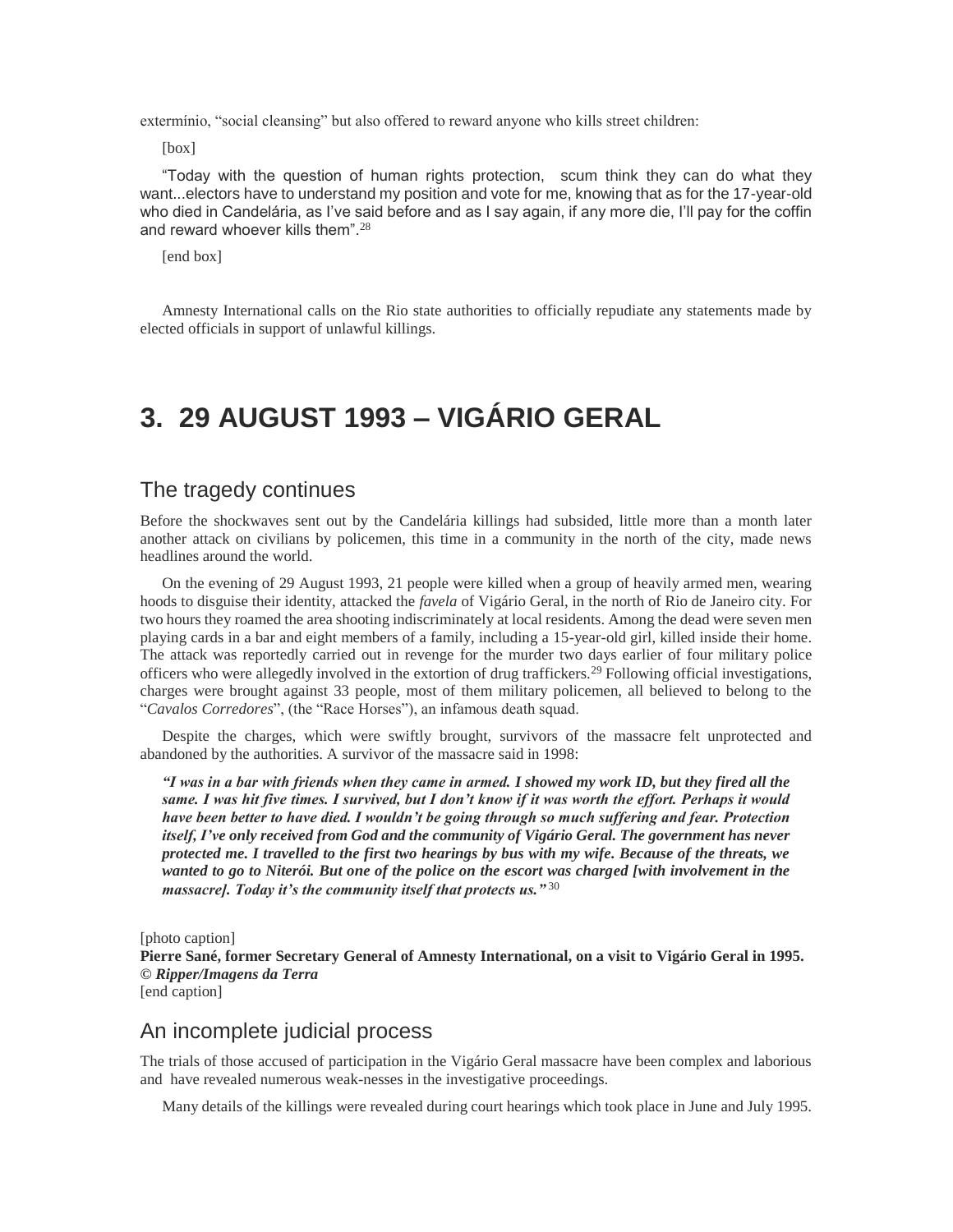Evidence produced confirmed that the massacre was an unofficial police operation. Thirty-three people, most of them military policemen, allegedly participated. Two of these policemen have since died – possibly killed to prevent them from giving evidence.

In an attempt to exonerate themselves, 17 of the police officers in preventive detention secretly taped co-detainees' statements in which they admitted responsibility for the killings and gave details of the operation. In February 1996 the 17 policemen who had recorded the tapes were conditionally released pending trial. The tapes also named a number of other people, not yet then charged, of having been involved. As a result, 17 more military policemen were arrested. The judicial process was split into two as a result of the tapes.

#### [box]

Various trials have seen the conviction and sentencing of a total of six policemen for participation in the massacre. In 1997, Paulo Roberto Alvarenga was convicted and sentenced to 449 years in prison. This conviction was based on a judgement that treated the individual murders as separate crimes. In 1998 the federal supreme court ruled that this was incorrect and that he should have been tried for one continuous crime.<sup>31</sup> Consequently the federal supreme court reduced his sentence to 57 years. Arlindo Maginario Filho was sentenced to 441 years in prison in November 1997. His sentence is under appeal and following the judgement in the Alvarenga case, he also has the right to be tried for one continuous crime. Roberto César Amaral Júnior was sentenced to 6 years in prison on one count of murder on 26 August 1999. He was absolved on all other counts. Adilson Saraíva da Hora, was sentenced to 72 years in October 1999. In September 2000, José Fernandes Neto was sentenced to 45 years' imprisonment. Alexandre Bicego Farinha received a sentence of 74 years in October 2000.

None of the above convictions are final, and according to material published in a national newspaper in July 2003, only two out of the six convicted policemen were still in prison, awaiting appeal hearings. The other four had all been released due to the expiry of the periods set for their appeal hearings. The article also states that the majority of the military policemen suspended pending investigations in 1993 have been reinstated into the force.<sup>32</sup>

[end box]

In October 1996 the bodies of the victims of the massacre were exhumed. Originally, they were simply to have been moved in order to make room for new bodies (a standard practice in many Brazilian cemeteries). However, as the first three bodies were exhumed, loose bullets were found in two of the coffins – indicating that the original autopsies had failed to remove all the bullets and submit them for ballistic testing. The judge in charge of the case ordered the exhumation of all the bodies, and this took place in the presence of an independent forensic pathologist. Eleven more bullets were found – making a total of fourteen that had not been removed during the original investigation.

In November 1998, despite all being named by the principal witness, a former member of the *Cavalos Corredores*, ten policemen accused of participation in the massacre were acquitted. The defence conceded that they had taken part in the organization of the invasion of the *favela*, but alleged that they did not participate directly in the massacre. The tapes recorded in 1995 by some of the police officers contributed to their acquittal, which was regarded by many as a whitewash. An appeal was lodged.

On 23 July 2003, the tenth anniversary of the Candelária massacre, 9 further military policemen were acquitted. This decision was based on the argument that the secret tapes recorded in 1995 had been fabricated, with the intention of exonerating the true culprits of the massacre. This argument was put forward during the trial by both the defence and prosecution lawyers. The lawyer for the relatives of the victims stated that this was a step forward in the search for the true authors of the massacre.

### Witness Protection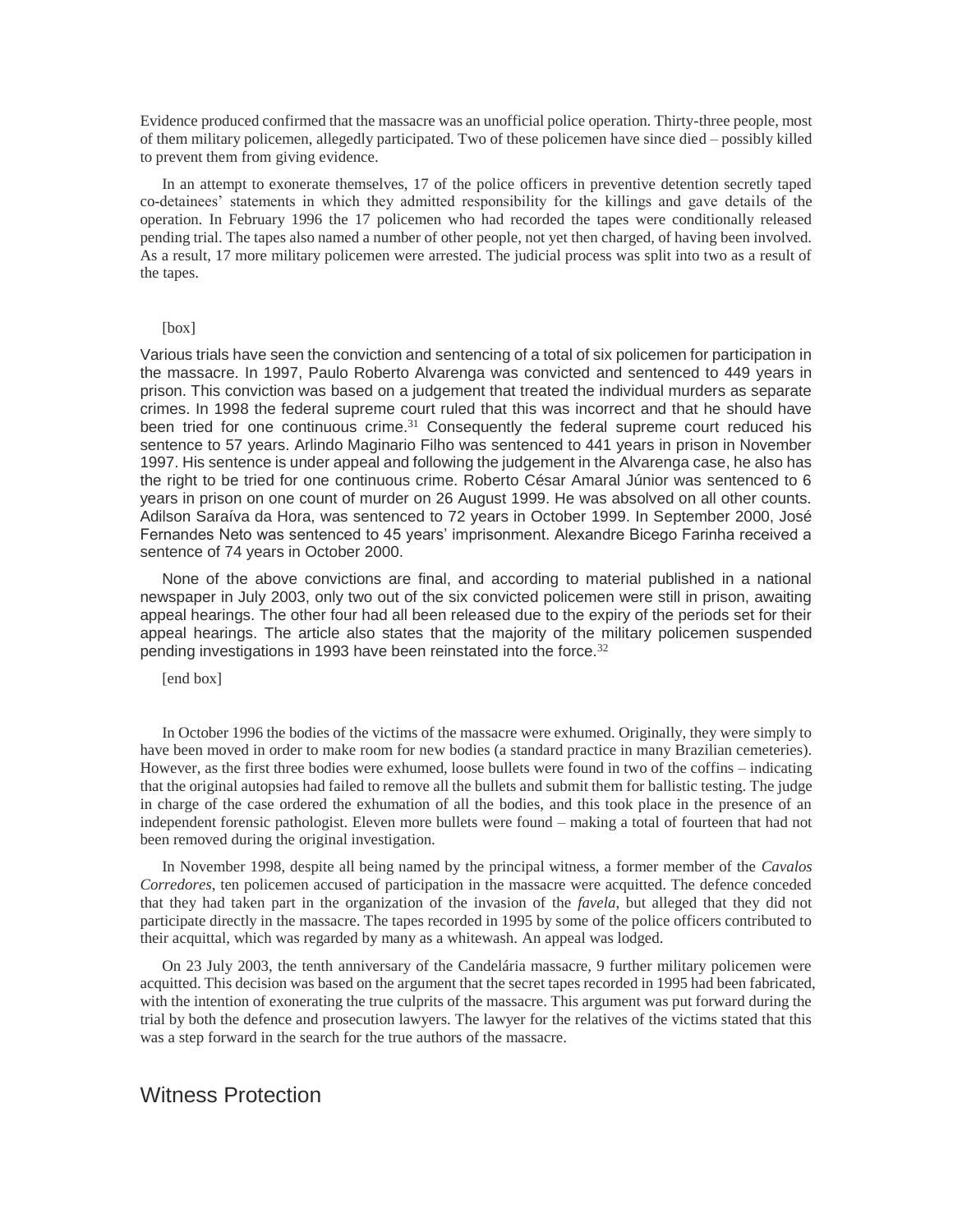As with the Candelária trials, protection for some of those involved in the Vigário Geral proceedings has also been problematic. The chief prosecution witness for the Vigário Geral case is a former member of the *Cavalos Corredores*. An active member of the death squad at the time, he arrived late at the meeting point on the night of the massacre and therefore did not take part. In the following weeks he realised that his life was in danger from his associates in the *Cavalos Corredores*, and he turned himself into the police, telling them all that he knew about the death squad and the massacre.

Despite receiving satisfactory police protection by an intelligence unit of the military police since October 1993, Amnesty International received reports in 2003 that food parcels and a monthly allowance on which he and his family survived had been cut. For this reason the witness, who suffers from tuberculosis, has come under undue and unnecessary pressure, which appears to be the result of intentional efforts to intimidate him. On 8 April 2003 this year, the witness, without prior warning or explanation, was transferred to a military police station where he was held in a cell. He has since been transferred outside the state of Rio de Janeiro. The reason for this change in his situation would appear to be the setting of a second Vigário Geral trial which took place in July.

Despite the fact that further measures to protect the witness might well have been necessary, Amnesty International is concerned at the fact that they were adopted without prior communication to the witness or his family, and that his medical needs appear not to have been taken into account. In June 2003, Amnesty International was informed that his family are currently receiving no protection at all, and have been surviving with the help of relatives and friends.

[photo caption]

**Relatives of the victims of the Candelária and Vigário Geral massacres, and the Acari "disappearances" in Vigário Geral, April 2002.** 

*© AI*

[end caption]

## Subsequent events in Vigário Geral

Although incidents of violence in Vigário Geral are believed to have lessened in recent years, in August 2002 an incursion by the *Batalhão de Operações Especiais da Polícia Militar* (BOPE), Special Operations Batallion of the Military Police, left one man, **Joel de Jesús**, dead and three more injured, including a 41-year-old passer-by, Elcio Pereira do Nascimento, and Paulo Sérgio Santos Dias, the drummer of O Rappa, a pop group famous across Brazil. Paulo Sérgio Santos Dias was leaving Vigário Geral by car on his way to a concert when a car pulled up next to his and the occupants began to fire guns. Getting out of the car in an attempt to identify himself, he was shot in the foot and the back. The Commander of the BOPE was fired by the state Governor following the incident. According to some sources the BOPE entered Vigário Geral with shouts of "We're going to repeat Vigário".

Despite a twenty-year feud between drug traffickers operating in Vigário Geral and another gang in a neighbouring community, hostilities between the two groups were reported to have lessened in recent years. However, in July 2003 fighting intensified for a period of several days, which lead to the reported death of eleven men, at least two of whom died in shoot-outs with police.

[box]

#### ACARI

On 26 July 1990, eleven young people, five of whom were minors, were abducted by a group of men from a farm in Magé, just outside the city of Rio. The "disappearance" of the eleven, who all came from the Acari community in Rio, became known internationally due to the tireless campaigning of the victims' mothers, the "Mães de Acari", Mothers of Acari. Amnesty International reported in 1994 that the abductors had been identified by the intelligence section of the Military Police as being military police officers from the 9th Military Police Battalion in Rocha Miranda, Rio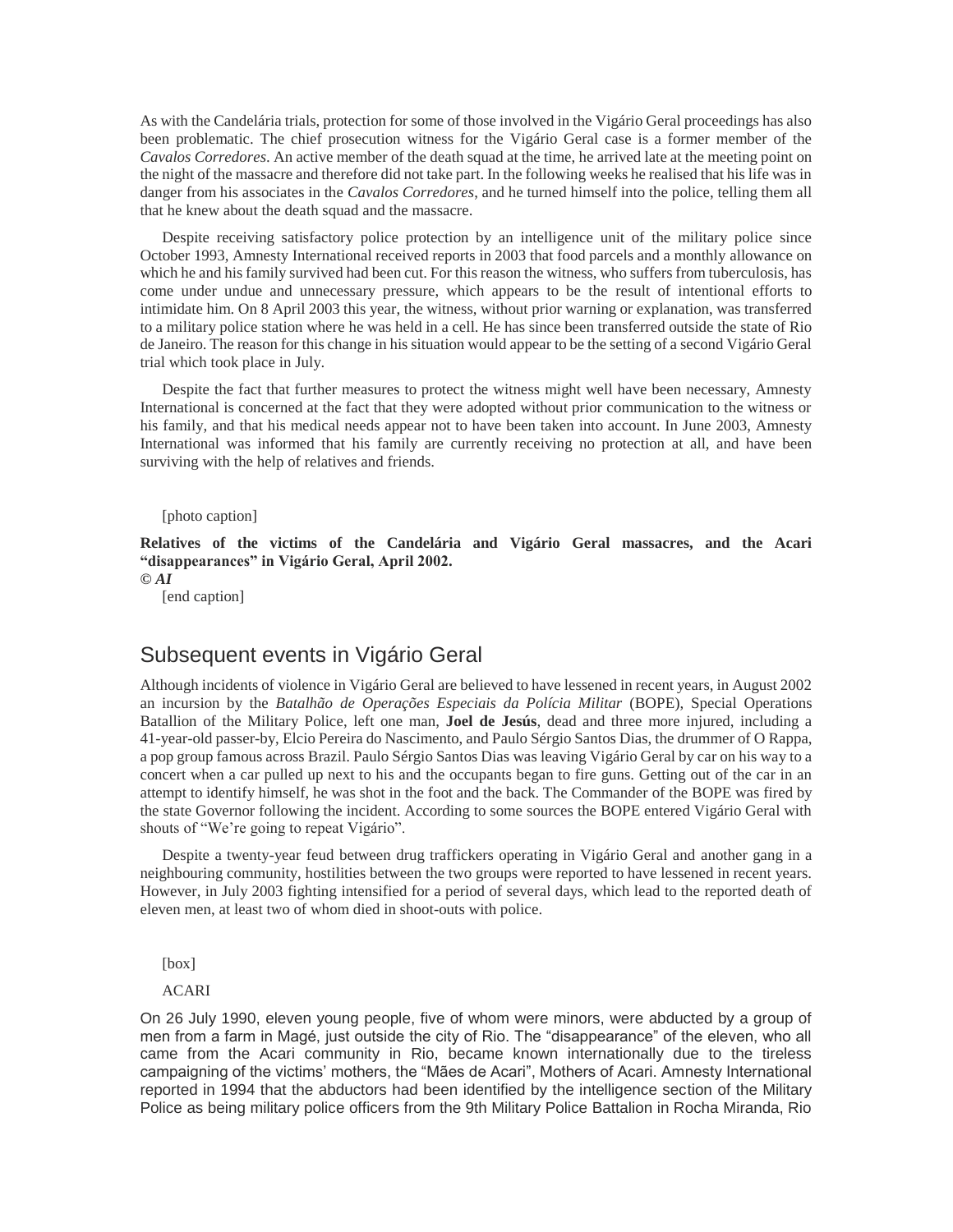de Janeiro state, and as detectives from the Cargo Theft Department, from the 39th Police Station of Pavuna, Rio de Janeiro. The police report indicated that the military police officers involved had been extorting some of the victims before the abduction. A book written about the Mães de Acari, which has a preface by Danielle Miterrand, a loyal supporter of the group, identifies some of these police as being members of the Cavalos Corredores.<sup>33</sup> In 1993, Edméia da Silva Eusébio, one of the most active mothers, was shot dead a few days after testifying in court about police involvement in the "disappearances".<sup>34</sup> In 2003, the bodies of the eleven had still not been located, despite several aborted attempts on the part of the authorities. According to reports received by Amnesty International, investigations of possible burial sites by the authorities were negligent and destructive, possibly resulting in permanent damage to the sites. Because the bodies have still not been found, no prosecutions have ever taken place. The "disappearance" of the eleven remains unsolved and unpunished.

[end box]

# **4. THE SITUATION IN 2003**

# Police killings and violence on the increase again

In 1996, Amnesty International stated that an increase in violence in Rio de Janeiro was largely due to the growth in the activity of armed drug gangs, and the confrontational policing methods introduced to deal with this activity. The organization noted that high crime rates and armed battles between rival groups, and between gangs and the police were a cause of panic, and in many cases death, among the civilian population. This extreme situation often lead to public support for violent policing methods.

Sadly, to date there has been no measurable improvement in the situation. Rio de Janeiro continues to be a city that suffers from very high levels of crime and violence, and as a result elected officials continue to echo populist calls for violent and repressive policing methods. Amnesty International is extremely concerned to note that in 2003 there have again been indications of implicit state government support for the unlawful killing of criminals.

After a particularly brutal wave of violence swept across the city in February 2003, the Rio de Janeiro state authorities made public statements supporting the killing of criminals, as if this were the only way in which the situation could be brought under control. On 26 February, the day that an emergency security package, *Operação Rio Seguro*, Operation Safe Rio, was launched in an effort to contain the violence, the then Rio de Janeiro State Secretary for Public Security, Josías Quintal, was widely quoted as saying:

#### *"Our 'bloco' [reference to the samba schools that compete in the city's carnival] is on the streets, and if there has to be armed conflict, there will be. If someone has to die as a result, let them die. We're going to go in hard.".*<sup>35</sup>

The city's mayor, Cesar Maia, supported the state government position, and referring to a prison rebellion that took place in September 2002, reportedly said:

*"If I was Governor in that rebellion in Bangu 1, there would have been no negotiations. The BOPE should go in and shoot to kill".*<sup>36</sup>

[photo caption]

**A burning bus, the target of arsonists, blocks one of Rio's main highways.** *© O Dia* [end caption]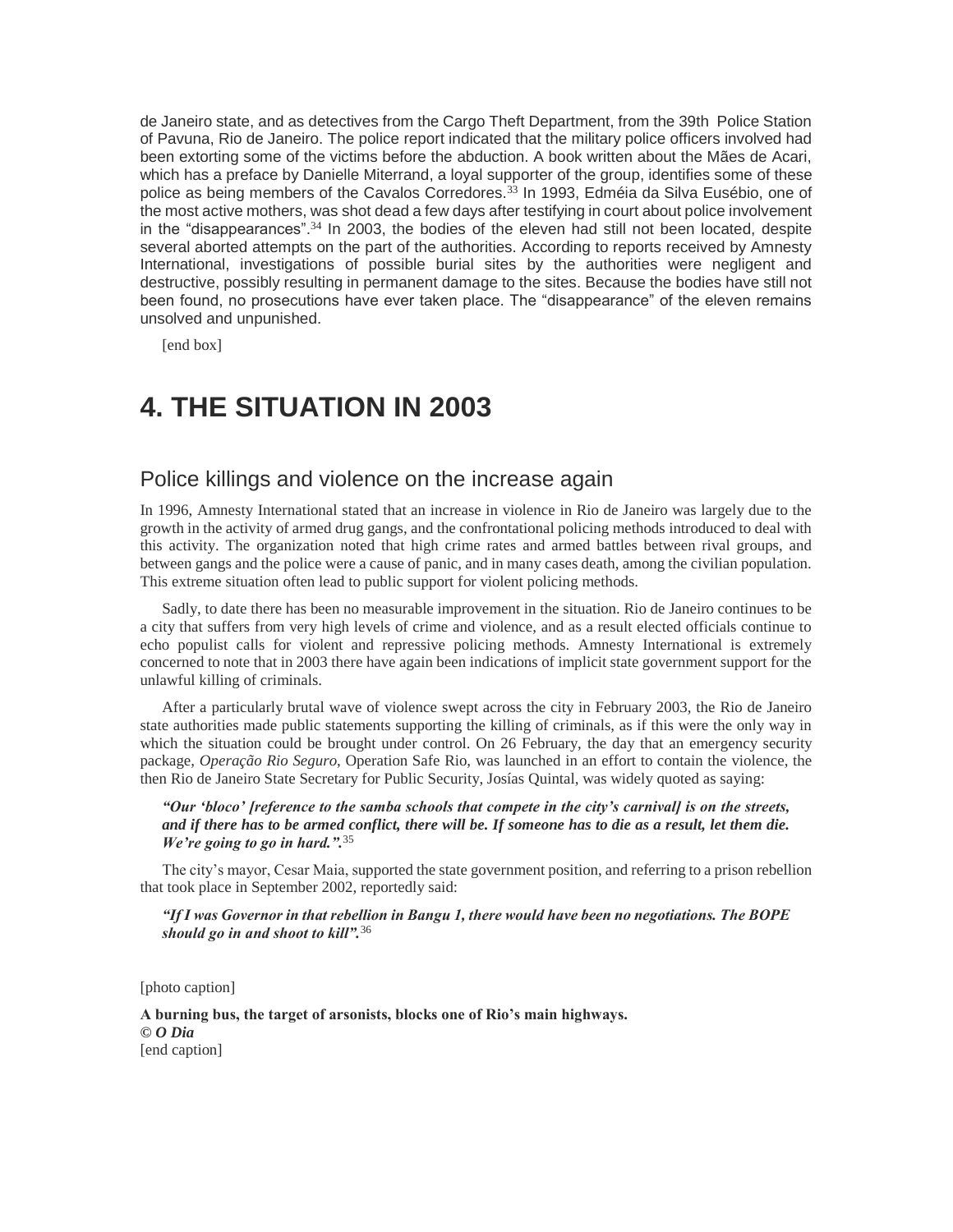# A chronology of violence in Rio de Janeiro in 2003

In the context of the uncompromising public position of the authorities, and a crackdown on the operations of drug traffickers, violence has remained endemic in Rio in 2003. While Amnesty International recognizes the duty of the authorities to maintain public order and tackle crime, the organization is extremely concerned at the alarming numbers of innocent civilians who have been fatal victims of police operations in *favelas*, of stray bullets and of organized violence by drug gangs.

The situation became critical in the weeks running up to the city's world famous carnival in February, when drug gangs organized disturbances across the city. In one day on 23 February, at least 23 in-service buses were reportedly destroyed by Molotov cocktails, and many more seriously damaged. In some cases people travelling in the buses were injured in the attacks. Although most of the damage was to property, at least two people were killed as a result of the violence. One attack on a bus in the Botafogo district left numerous people injured. A 70-year-old woman who was on her way to work on the bus, **Aury Maria do Canto**, later died as a result of her injuries. Individuals believed to be linked to drug gangs set up road blocks and detonated small home- made explosive devices in various areas, including tourist areas on the seafront. A 73-year-old taxi driver, **Sílvio Manuel Fernandes**, who failed to stop at a road block set up by drug traffickers in north Rio, was executed with a shot to the head. The precise reasons for the disturbances are not known, but they are believed to have been carried out on the orders of gang leaders.

The Rio state government's response to this was to set up the 'Operation Safe Rio', and order the transfer of the drug trafficker believed to have ordered the disturbances from a high-security prison in Rio de Janeiro to another high-security prison in the state of São Paulo. By the end of the second day of the operation eight alleged drug traffickers had been shot and killed by police during incursions into *favelas*.

To maintain order during the carnival period, the federal government authorized the presence of the army on the streets of Rio, for the fourth time since 1992. However, the presence of the army in the streets, which did guarantee the security of thousands of revellers in central Rio, did not diminish the violence elsewhere. According to figures released by the Secretariat for Public Security, 70 people were killed in Rio state during the first three days of the four day holiday, an increase of 18.6 per cent over 2002. A 56-year-old English teacher, **Federico Branco de Faria**, was shot dead by a military patrol in the north of the capital on 4 March. By 7 March, 100 people were reported to have been killed, including seven alleged drug traffickers in a police operation in Costa Barros, a poor community which benefits from a health project set up by the international NGO *Medecins Sans Frontières*. 37

In the final days of March, three young students, residents of north Rio were hit by stray bullets in separate shoot-outs between police and criminals. Two died as a result of their injuries. On 25 March, **Gabriela Prado Ribeiro**, 14, died after she walked into a shoot-out between police and robbers at an underground station. Her family later said that this was the first time that she had been allowed to travel alone on the underground. Five days later, **Marco Antônio Pereira Soares** died after being hit in the head by a stray bullet at a petrol station. On the same day, **Vinícius de Souza Alves** was caught in crossfire and hit by two bullets in the thorax, but survived.

At the end of April, the former state Governor, and husband of the current state Governor, Anthony Garotinho, took over the position of State Secretary for Public Security. On 10 May he announced on his official radio program that 100 supposed criminals had been killed in shoot-outs by police since he had taken office.<sup>38</sup>

#### [box]

## The growth of armed drug gangs

Criminal groups have been engaged in violent disputes over territory in Rio since the early 1980s. In the 1990s these groups consolidated and increased their control over drug trafficking operations in the majority of Rio's poorest communities. In favelas, where there is usually very little, if any, official state presence, the drug gangs have become very powerful forces within the community. Captured leaders are mostly held in high-security prisons, from where they issue orders to a loosely based hierarchy of managers, who earn high salaries overseeing teams of look-outs, guards and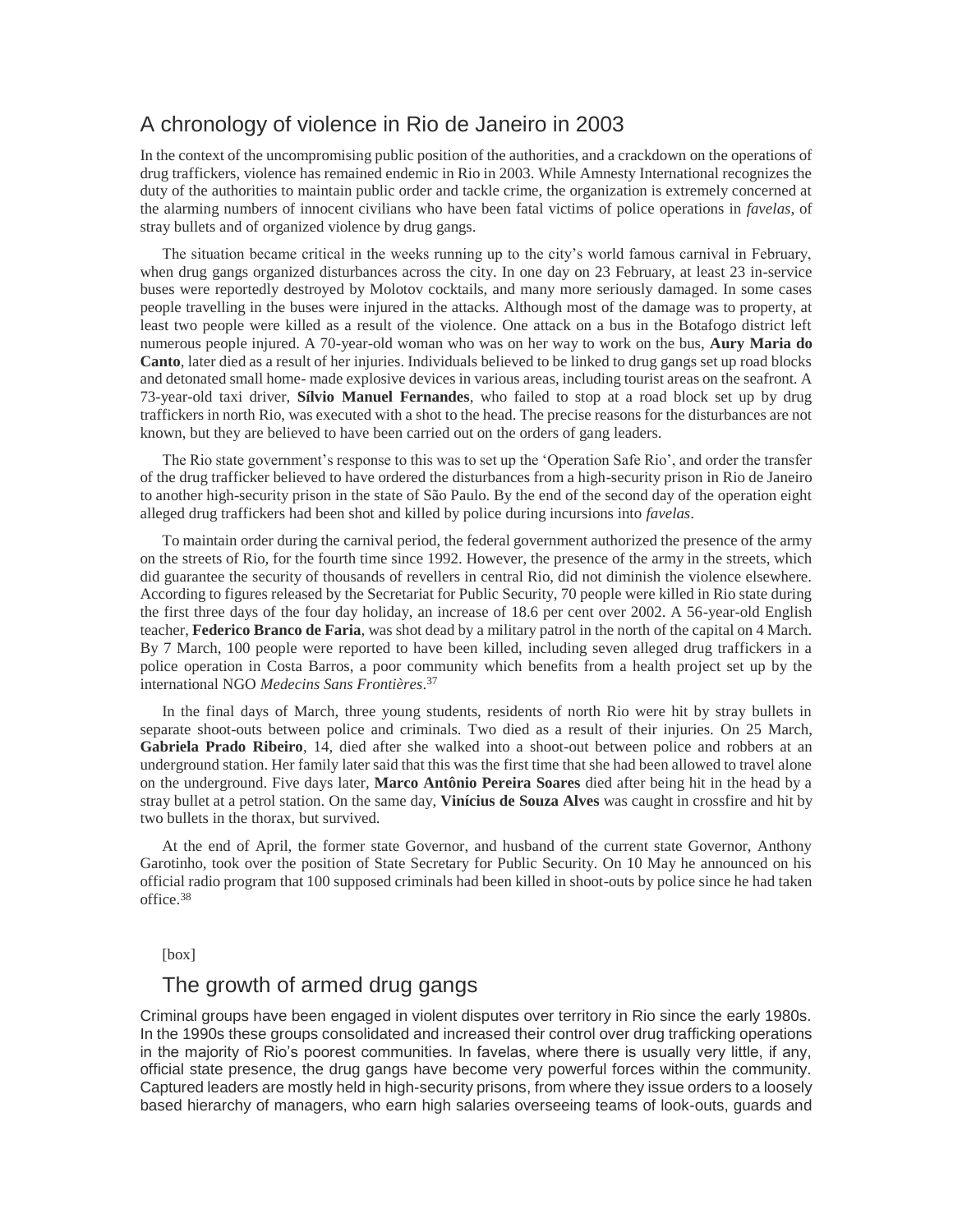delivery men for cocaine and marijuana distribution outlets, called bocas de fumo. The recent report *Children of the Drug Trade* found that since the beginning of the 1990s the gangs have become militarily and technologically better equipped and have developed more advanced administrative structures. They have also adopted increasingly violent and repressive policing strategies within favelas, and have recruited children in growing numbers. The report documents cases of beatings, shootings and executions carried out by the gangs, not only of rivals, but also of alleged criminals and wrongdoers within the community where they operate. These punishments take on the form of "social cleansing", whereby through ridding the community of undesirables and the elimination of rivals, the gangs strengthen their power. Such activities are allowed to flourish given the absence of official state presence in such areas. It cites estimates that around 10,000 armed drug traffickers, including 6,000 children, work in drug trafficking in Rio de Janeiro.<sup>40</sup>

The increased factional domination of Rio's poor communities has meant that the majority of law-abiding citizens who reside in these areas, continue to live lives that are subjected to two different sets of rules imposed on them by both the drug gangs and the police. The power of the gangs has also been extended into the penal system, by a means of a policy implanted by the authorities themselves, who informed Amnesty International in 2002 that all detainees are separated according to which drug gang operates in the area where they live, regardless of the nature of the crime for which they are charged or convicted.<sup>41</sup> Human rights defenders working in the prison system in Rio have expressed their concern to Amnesty International that this policy has increased the power of these groups within the penal system in Rio, and has unnecessarily stigmatized many individuals who have no other link to the gangs.

Despite the very hard line taken by the Rio authorities against these groups, there is strong evidence to suggest that they cannot operate without the support of corrupt police. For this reason, Amnesty International welcomes news that the Rio state authorities plan to introduce measures which will make it easier to investigate and punish corrupt police, and which will oblige police chiefs and commanders to present detailed reports on operations in favelas.

[end box]

#### **History repeating itself – Police killings documented by Amnesty International in 2003**

During a visit to Rio in June 2003, in addition to meeting relatives of victims of the Vigário Geral and Candelária massacres, Amnesty International met with relatives of victims and listened to eye-witness accounts of numerous police operations that took place in Rio in 2003. These reportedly involved serious human rights abuses, including torture, "disappearance", extrajudicial execution and excessive use of force. Time and again, the organization took testimony from residents of Rio's poorest communities who felt that they were the principal victims and targets of a violent and discriminatory public policing policy.

# January: a police 'mega-operation' leaves 14 dead

On 10 January 2003 at approximately 9am an enormous anti-drug-trafficking police operation was undertaken in the *favelas* of Rebu and Coréia, in Senador Camará, in the west of Rio de Janeiro city. The operation, which received wide coverage in the national press, was the first of its scale undertaken by the new state government. Over 250 military and civil police took part, using 58 cars and two helicopters.

The official objective of the operation was the arrest of four alleged drug traffickers. In order to carry out the operation, the authorities obtained a roving search warrant, "*mandado de busca e apreensão itinerante*", which they used to justify searches of any resident or house in the *favela*. Human rights defenders expressed their concern to Amnesty International that such a warrant does not appear to have a solid legal basis in Brazilian criminal law, which specifies that search warrants must indicate with the greatest possible precision the name of the person or house to be searched.<sup>42</sup>

The use of an arguably illegal warrant in a large scale police operation, which treats every resident and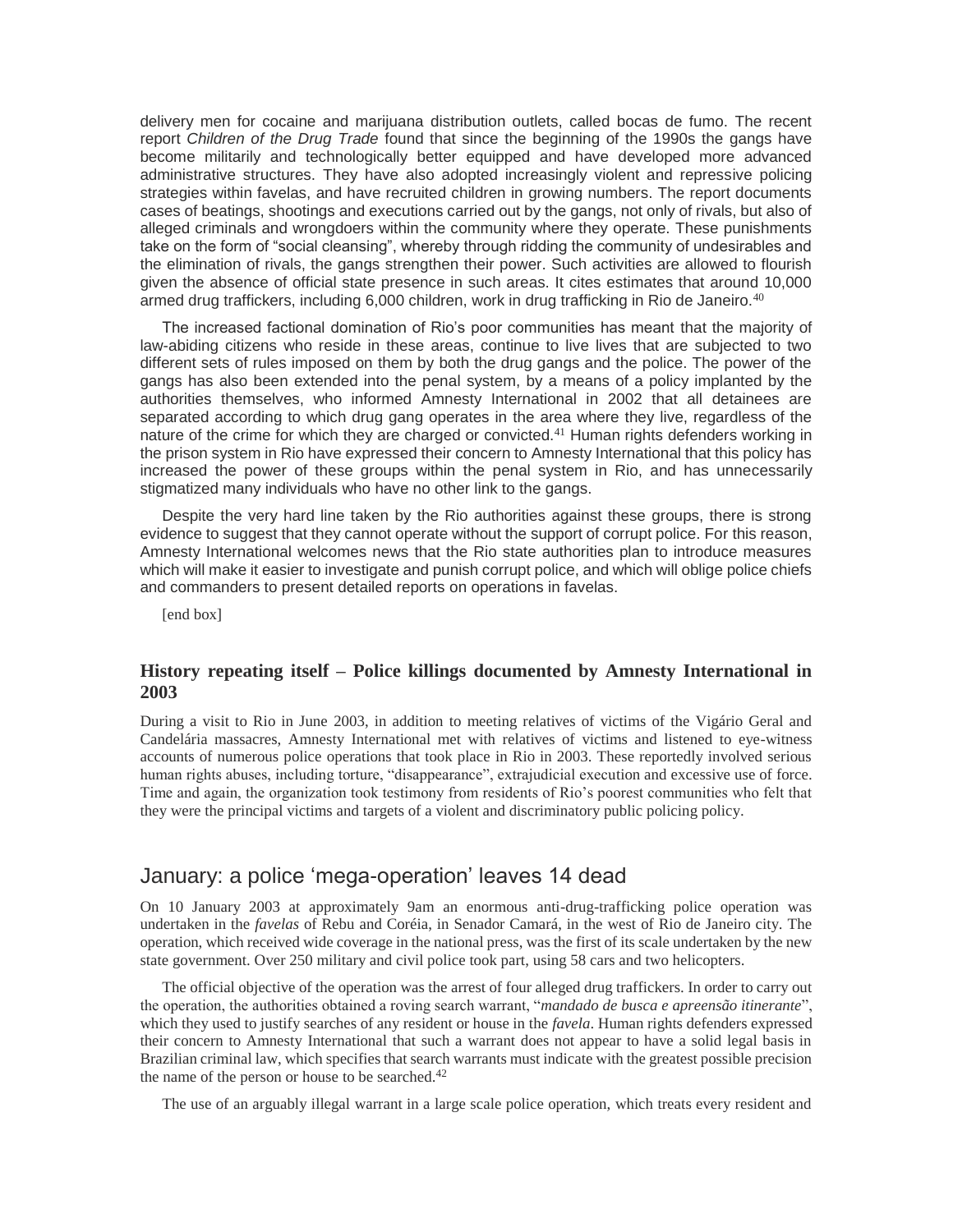home in the community as a potential suspect, is indicative of the confrontational posture adopted by the authorities during such operations, and reinforces the popular stereotype that all favela residents could be criminals. Once they are perceived as potential criminals then the use of arbitrary and excessive force, and subsequent human rights violations, appears to become an acceptable price to pay in the eyes of a large portion of the city's media and population.

The operation led to the deaths of 14 people, including three minors and two policemen.<sup>43</sup> Seven men, including one policeman, were killed at a siege of a house where a group of drug traffickers took refuge. A resident of the house told newspapers that a group of four armed men had come to the house at 6am and forced her to let them hide. She went on to say that during the operation the police, who surrounded the house, let the women leave and proceeded to kill all the men inside, including her son-in-law and nephew, who she said had no involvement with criminal activities:

#### *"I pleaded: Don't kill these two because they're not criminals, they're workers, but it didn't make any difference. The police just let the women leave and killed everyone."*<sup>44</sup>

Two young men, **Erivelton Pereira de Lima**, 20, a student who worked with his father, and **Gil Alves Soares**, 21, who worked in a bakery, were arrested during the operation. According to eye witnesses and relatives they were beaten by police before being locked in the back of a police car for four hours in temperatures of 40ºC. They died in hospital the same day. The official police version of events alleged that they had died of a drug overdose. Two months after the operation, an autopsy for these two men had still not taken place.

In June 2003, Erivelton's father described to Amnesty International how events unfolded after he last saw his son alive in the back of a police car:

*"[T]hen they opened the back of the car to have a look at them, I thought that they were going to release my son […] they got a bottle of alcohol from the store, the other boy who was hancuffed to him, Gil, was already dead. They opened the litre of alcohol and began to spread it on my son's legs and arms. Next they shut the car and disappeared."* 

He said how he had tried to persuade police that they had made a mistake in arresting him:

*"It was a mega-operation, there were about 250 police, we couldn't say anything, I tried to argue with one saying that my son wasn't a criminal, and he didn't listen, didn't pay attention, perhaps if he had paid some attention to me, today my son wouldnbe dead. They took the life of an innocent."* 

He also described how he visited several local hospitals in an effort to track down his son. When he finally located him at night, he was already dead, with extensive bruising over his body:

#### *"There was no evidence of bullets; they really beat him a lot. When I identified it, his body was black, and now a medical examination has stated that my son was an addict, that he died from a cocaine overdose…".*

The operation was greeted as a success by the then Secretary for Public Security, Josías Quintal, who was reported to have said "When there is a confrontation, there are deaths. But the police acted correctly. We will find out whether there were innocents among the dead; however, we believe that they were all criminals".<sup>45</sup>

In June, Erivelton Pereira de Lima's family, who reported his death to the Human Rights Commission of the Rio de Janeiro State Legislative Assembly, had still not received any official explanation from the state authorities as to his cause of death, other than that alleging that he died from an overdose.

#### [photo caption]

**A T-shirt worn by a relative shows the four men who died in Borel on 17 April 2003. The names of the victims and the phrase '***Posso me identificar?***' ("Can I identify myself?"), were posted up around the community after the killings.** 

*© AI* [end caption]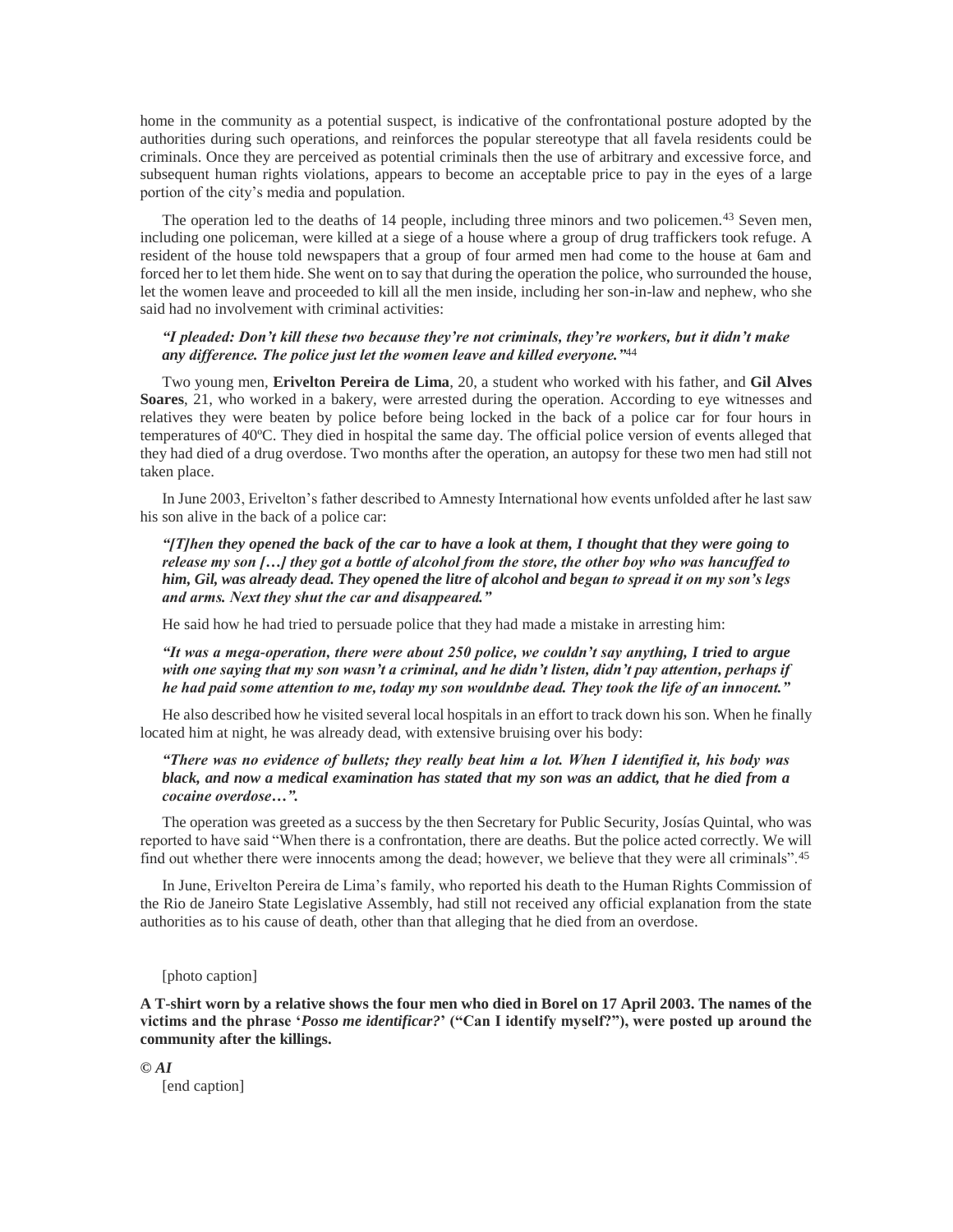### Borel – a community under attack

In June 2003, Amnesty International visited the community of Borel, in the north of the city, where on the afternoon of 17 April 2003, four young men were shot dead during an operation carried out by military police. They were: **Carlos Magno de Oliveira Nascimento**, 18, a student who possessed dual Brazilian and Swiss nationality, and who was in Rio to visit relatives; **Everson Gonçalves Silote**, 26, a taxi driver; **Thiago da Costa Correia da Silva**, 19, a mechanic; and **Carlos Alberto da Silva Pereira**, 21, a painter and builder. One further man was injured in the attack.

Although the precise circumstances that lead to the death of the four men are not clear, all technical evidence and testimony so far indicates that they were summarily executed.

The initial military police version of events claimed that the four men were drug traffickers killed in a shoot-out. The police produced weapons and a quantity of drugs which they claim were seized from the dead men. This version was soon discredited by official autopsies, which showed that they were killed with shots to the back and the head, and which demonstrated no evidence that there had been an exchange of fire. The police later claimed that the victims got caught in the crossfire between police and criminals.

Relatives of the men explained to Amnesty International the difficulties they had experienced in reporting the crimes. Following the shootings, the bodies of the men were immediately taken to hospital by police on the pretext of "rescuing" them, although they were all already believed to be dead. The families described problems in locating the bodies, and how, due to a lack of refrigeration space, the bodies were kept in a corridor in the IML, Forensic Medical Unit, until they had started to decompose. They also informed Amnesty International that they were forced to pay for the preservation of the bodies in addition to funeral costs and taxes. They said that 20 police cars and numerous police officers were present at the funerals. These burdens placed on recently bereaved families, coupled with a lack of knowledge about legal processes and suspicion of the authorities, meant that they did not report the killings until one and a half months after the incident. During this time no investigation of the crime scene took place.<sup>46</sup>

[photo caption]

#### **Carlos Magno, killed in Borel in April 2003, was a keen snowboarder and skier. He was 13 at the time of this photo.**

*© Private*

[end caption]

When the investigation, which included a reconstruction of the event, finally took place in June, it indicated that the four young men could have walked into a trap set for drug traffickers where they were executed on the spot. A witness has described hearing one of the men begging not to be killed. Two representatives of the federal government, the National Secretary for Public Security and the Special Secretary for Human Rights, have visited the community of Borel in order to visit the scene of the murders and talk to relatives of the victims.

Sixteen military policemen took part in the operation. In May they were reported to still be policing the streets.<sup>47</sup> During a public meeting held in Rio's state legislative assembly in May, a relative of one of the victims described how the tragedy had shattered the lives of the dead men's relatives. She did not demand vengeance against the police, who she said were encouraged to act in such a way, and stated her belief that the deaths in Borel were the result of deep discrimination against Rio's poor communities fostered by the authorities and the media:

*"...I believe that the police are also victims because they have the opposite view [...] they discriminate against residents because they have been trained to do so. I wouldn't even want them to spend 30 years in prison, because those policemen have families too. And I believe that if the government starts promoting a different vision of the communities, I'm sure that the police will respect us, ending this discrimination. This is a very big thing, but I believe that we have begun the*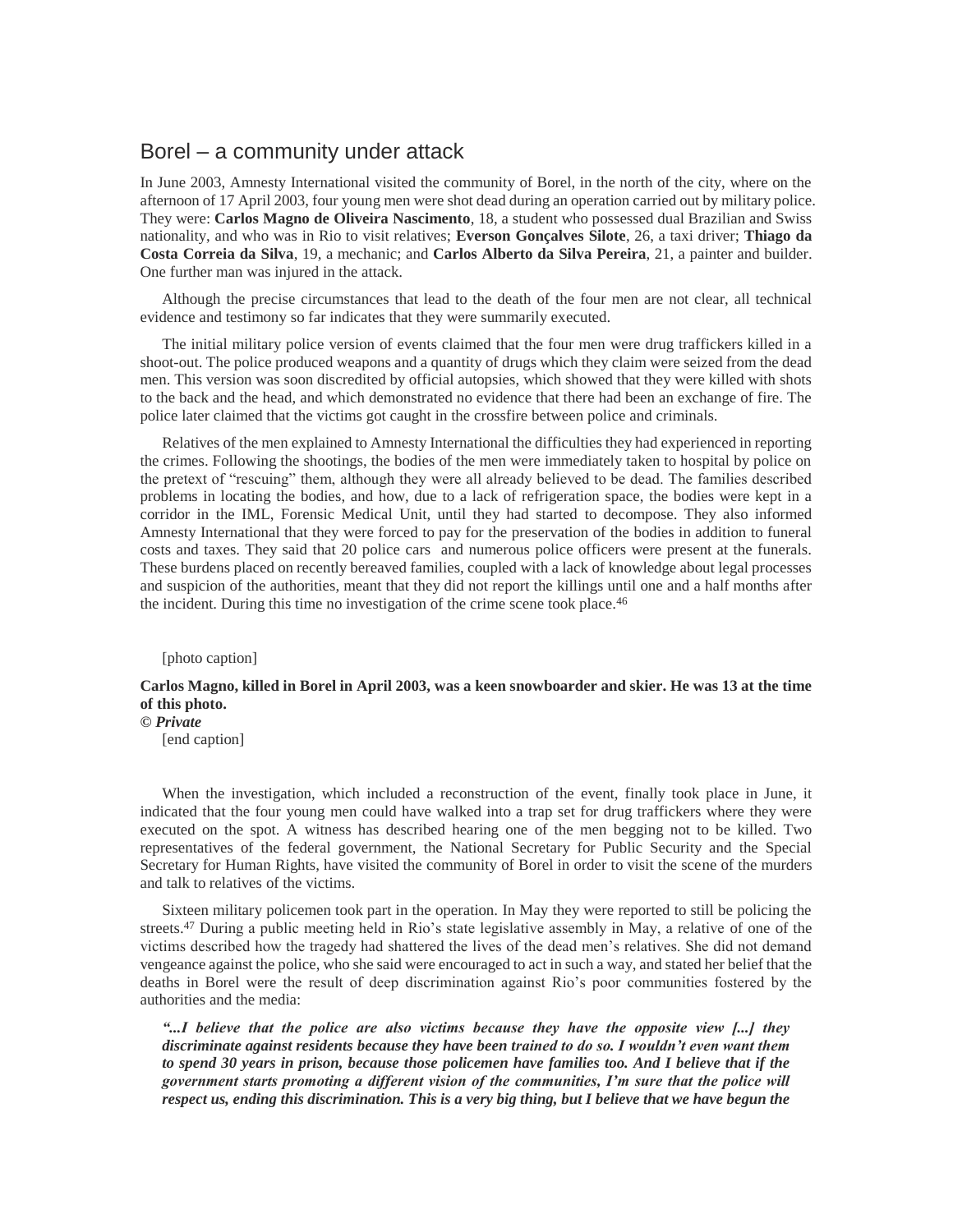*process and that we will achieve this respect, not just on the part of the police but even by society itself. Because someone from the 'Zona Sul' [the more affluent south of the city], when they find out that I live in Borel, looks at me in a different way, but if I say that I live in Barra [in the south] I have all their tenderness, all their respect and all their attention…there is discrimination coming from the press, from the government."* <sup>48</sup>

According to reports in the press, five military police officers were charged with manslaughter on 24 July 2003, and a further 11 had been suspended following initial investigations into the killings.<sup>49</sup>

## Turano – two 'disappearances'

**Leandro dos Santos Ventura**, 15, a student, and **Fábio Santos da Silva**, 25, a builder, were last seen on 2 May 2003. Leandro said goodbye to his mother that morning, when he told her that he was going to visit friends in the community of Turano. On 3 May she received a phone call telling her that her son and two other men had been apprehended in Turano and taken away by military police the day before.<sup>50</sup>

Relatives of the two men believe that they were arrested and taken to a nearby hill where the third man, known as "**Sapinho**", was killed. Of the three, only the body of "Sapinho" has been found. According to the official police bulletin he died after resisting arrest. Amnesty International welcomes reports that the authorities moved swiftly to detain a number of military police in relation to the killing of "Sapinho" and the "disappearance" of Leandro dos Santos Ventura and Fábio Santos da Silva.

Turano hit headlines across Brazil three days after the "disappearance" of Leandro and Fábio, when a 19-year-old university student, **Luciana Gonçalves de Novaes**, was hit in the head by a stray bullet and seriously injured while studying on campus at Estácio do Sá University, which is situated next to Turano. At the time of writing this report it was still not known where the bullet, which is of the type fired by police weapons, was fired from, or who fired it. The saturation media coverage of the Estácio do Sá incident is in radical contrast to the coverage of the "disappearance" of Leandro dos Santos Ventura and Fábio Santos da Silva, which received minimal attention in Rio newspapers.

# **5. CONCLUSION AND RECOMMENDATIONS**

The massacres of Vigário Geral and Candelária have indelibly stained the history of Rio de Janeiro. They exposed Rio, Brazil and the world to the violence that a large part of the city's population suffers unnoticed on a daily basis. They led to national and international calls on the authorities to stop the killings, punish those responsible, and fulfil their duty to ensure the security and rights of all citizens.

Though the cases of Candelária and Vigário Geral have made some slow progress through the Brazilian legal system, they have been afflicted by numerous problems. The case of Vigário Geral remains largely unresolved. Those who suffered either direct injuries or the injury of the loss of a family member continue to experience medical, personal and financial hardship as a result of these crimes, while many of those responsible still walk free. The Brazilian authorities have failed in their duty to protect survivors and have largely failed in their duty to make good on their promises to deliver justice.

Ten years on little has changed. The killings of Wallace da Costa Pereira, and at Senador Camará, Borel and Turano are strong examples of how failures to investigate and punish those who have committed the crimes of the past continue to provide the conditions for killings in the present. What is worse is that today's killings appear to take place within the context of widespread political and public support for such actions. As a result, the number of those unlawfully killed by the police continue to increase.

A picture of Rio de Janeiro ten years on shows that its population has clearly been let down. Amnesty International has found once again that to be poor in Rio de Janeiro continues to mean being trapped in a cycle of violence, with few if any places to turn for protection. The policing of poor communities is violent, repressive and often corrupt. Not only are such communities excluded from access to fundamental economic and social rights, but their right to live in peace and security is consistently neglected, and, or even abused, by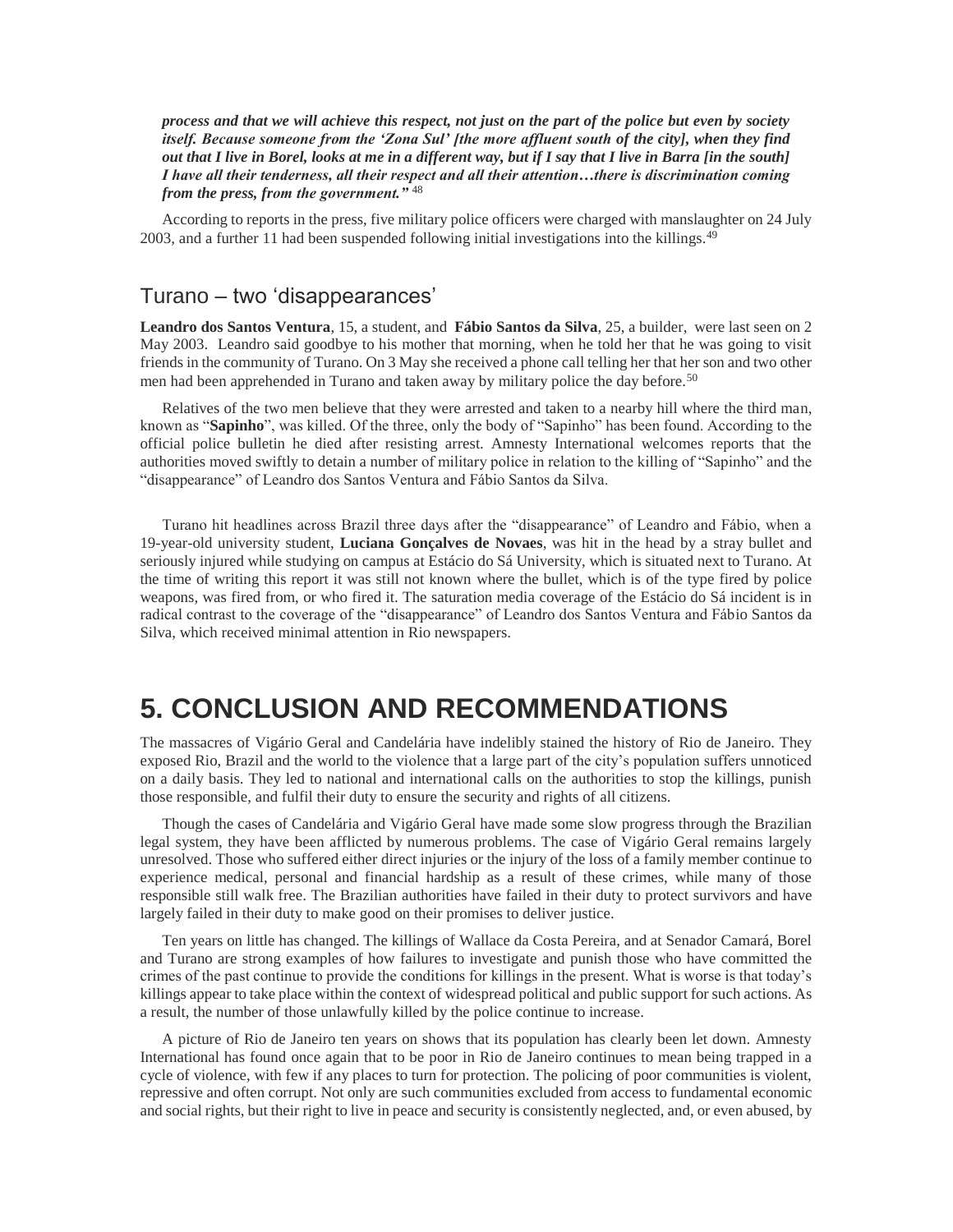the state.

In 1997, Amnesty International called on the Brazilian authorities to ensure the end of such killings by putting in place mechanisms that would contribute to the end of impunity. The organization expressed its concern about failures and omissions by the Brazilian authorities with regard to the issues of witness protection, investigations into and prosecutions for human rights violations and compensation for the victims of these violations and their relatives. Despite some advances, notably in the area of witness protection, Amnesty International remains concerned that there has been little progress overall.

[photo caption]

**A mural in Rio shows the popular perception of policing in the city's poor communities. "***Invasão do Lar***" means, "Invasion of the home".** 

*© AI*

[end caption]

While Amnesty International recognizes the responsibility and need for the state to tackle serious crime, the authorities must ensure that these efforts are undertaken within the rule of law. For this reason Amnesty International calls on the highest authorities in the Rio de Janeiro state government, the federal government and all other state governments to make public statements in unequivocal condemnation of all cases of unlawful killing and the unjustifiable use of lethal force committed by members of the police forces.

Amnesty International also calls on the authorities to give priority, as a matter of urgency, to the necessary reforms and investments that can end impunity and provide policing methods that will ensure effective public security for all the population.

## In the wake of Candelária and Vigário Geral: Investigations / Impunity:

In 1997, Amnesty International identified numerous shortcomings in investigations of human rights violations. The organization called for the investigation procedures for lethal shootings, torture and ill-treatment by agents of the state to be reviewed and reformed as a matter of urgency, and for all human rights violations to be investigated independently by a force other than that implicated. Amnesty International also called for the establishment of measures to ensure the independence of forensic services.

In 2003, Amnesty International still maintains serious concerns about investigation procedures for alleged human rights violations. The organization is consistently informed of cover-ups by those involved in shootings: crime scenes systematically tampered with, intimidation of witnesses and the presentation of incorrect statements. Time and again Amnesty International has been informed that police killings are classified as "resistance followed by death" (*resistência resistencia seguida de morte*) a definition which, while not codified under Brazilian law, has automatically absolved police involved in many shooting incidents without further investigation. In fact, the failure to implement consistent mechanisms for investigation of all shooting incidents has contributed to the high levels of killings and the impunity that surrounds them.

The failures to investigate killings also rests with the *IML*'s, or Forensic Medical Units, which are directly under the control of the State Secretariat for Public Security. The fact that these units are not independent of the authorities responsible for policing has consistently compromised their ability to provide effective and impartial investigations of human rights violations. In addition, the lack of resources and specific training to effect such investigations has resulted in reported cases of bodies being left outside refrigeration units and bullets being left inside bodies, among many other complaints.

The investigation process is further hampered by the difficulties experienced by many relatives of victims in finding easy and safe ways to report shooting incidents. Members of marginalised communities, where the majority of killings occur, often complain of a lack of contact with trustworthy representatives of the state to whom they can report these incidents in safety. This has meant that either cases go unreported or they are reported long after the incident has occurred thereby seriously hampering the possibility of investigating the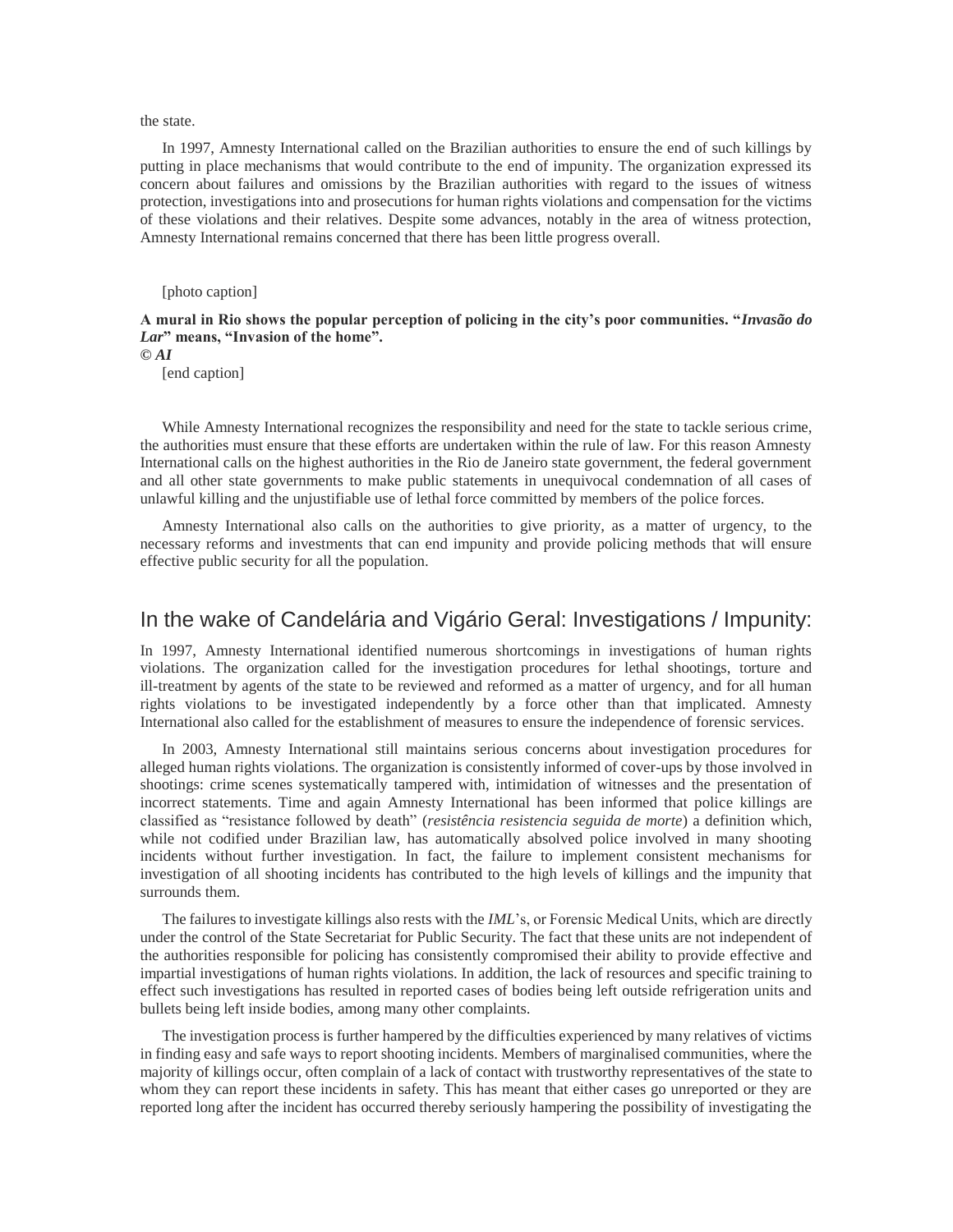scene of the crime.

Amnesty International recognizes that the federal government, as part of their recent proposals for reforming public security, under the *Sistema Único de Segurança Pública* (SUSP), Unified System for Public Security, has addressed some of these issues. The organization will follow the progress of these reforms closely.

### Witness Protection:

At the time of the Candelária and Vigário Geral massacres there were no official structures in place for the protection of witnesses to human rights violations. In 1997, Amnesty International welcomed the existence of pilot witness protection projects in certain states, though the organization did raise some concerns. By 1998 the Ministry of Justice had signed an agreement with the Pernambuco state government, and the Pernambucan NGO GAJOP (Gabinete de Assessoria Jurídica a Organizações Populares) to set up PROVITA, a witness protection program based on the objective of inserting those at risk into new communities on an anonymous basis. The program involves the participation of civil society, in the construction of a protective network.

In 2003, PROVITA is operational in ten states. The network is maintained through agreements between the federal and state governments and NGOs, and relies on experienced volunteers to assist with practical issues. In states where there is no PROVITA program, a department for witness protection at the *Secretaria Especial de Direitos Humanos*, Federal Human Rights Secretariat, administrates such cases.

Amnesty International has received some reports of problems faced by the PROVITA program: a lack of consistent funding, which has seen NGOs having to renegotiate their funds with the authorities at regular intervals; a lack of resources to ensure that all those needing protection can be included on the program and that those on the program can be maintained on it for the necessary time; and concerns that the authorities have relinquished some of their responsibility by passing a disproportionate burden of the program to NGOs and volunteers. Nevertheless, it is clear, given the vacuum that existed in 1993, that the introduction of PROVITA has proved an important step in the fight against impunity, organized crime and human rights violations committed by members of the police forces. However, further support and investment will be needed if PROVITA is to cater with the number of cases occurring in Brazil and especially Rio de Janeiro today.

# Compensation:

In its 1997 Report, Amnesty International identified the failures of the authorities to act fairly and decisively when it came to reparations to victims' families. The difficult struggle faced by families to ensure the state recognized their rights and the suffering it had caused them has only increased the injury felt by those who today still endure medical and financial hardships as a result of unlawful killings. Although in 2000 then Governor Anthony Garotinho recognized the state's responsibility in the Vigário Geral and Candelária massacres, survivors and victims have still not received full compensation from the state, which has a duty to provide appropriate reparation and compensation to the victims of human rights violations and their families.

Also of grave concern has been the consistent failure of the federal and state authorities to reach agreement with those representing Wagner dos Santos, despite years of intricate negotiations. Today, as the numbers of victims seeking redress continues to increase, it falls on the authorities to ensure that these unlawful killings stop and that those now seeking redress are provided for in the most immediate, transparent and effective way to minimise further pain and distress.

## General Recommendations:

1. **Complaints**: Any victim or relative of a victim should have access to effective complaints procedures to allow all victims or their relatives, to register complaints of human rights violations without fear or reprisal. Where communities might have difficulty in accessing normal state complaints mechanisms it is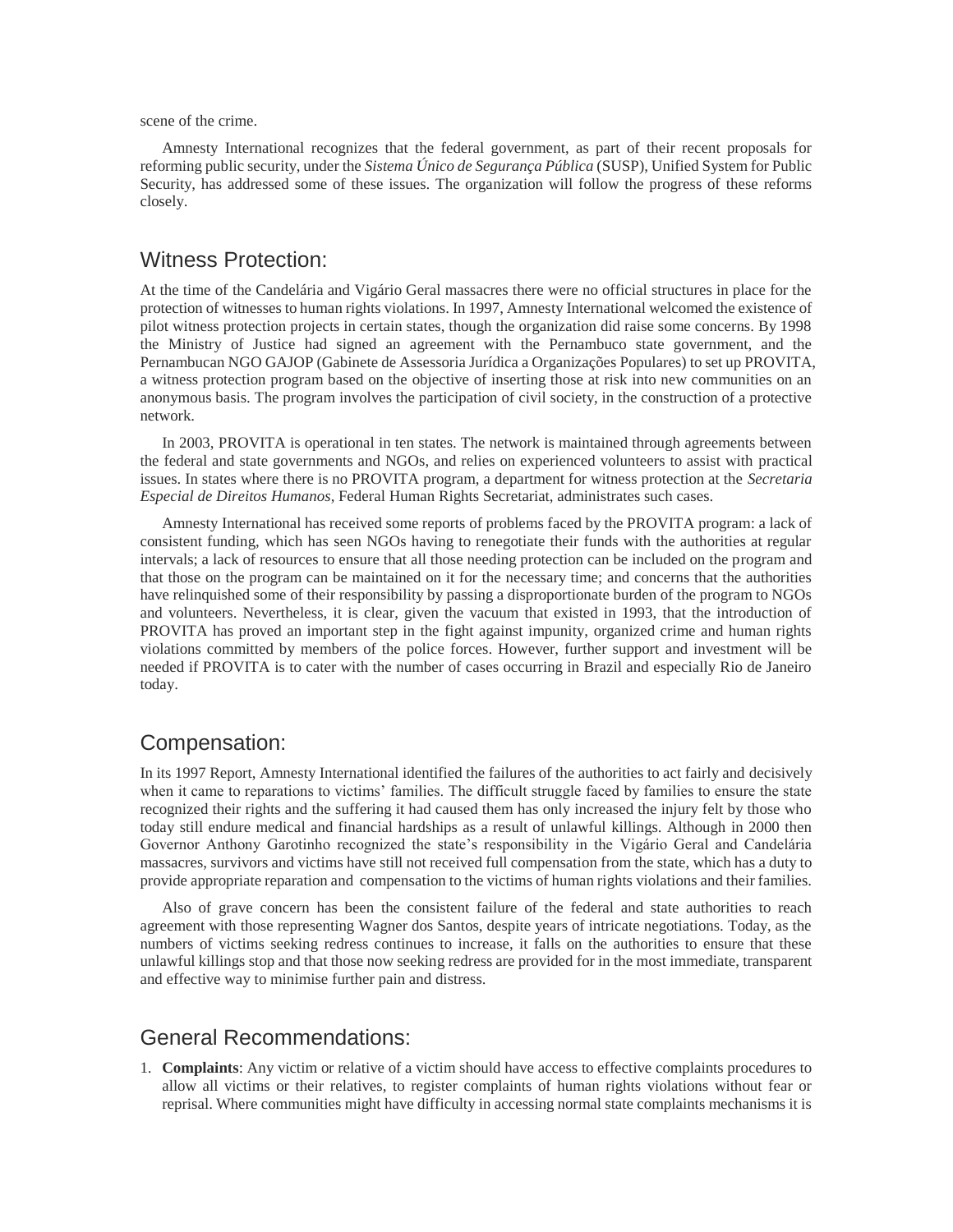incumbent on the state to ensure that such access is provided, guaranteeing both ease of use and safety.

- 2. **Investigations**: Given the extremely high number of police killings, mechanisms must be put in place to ensure that all are fairly, effectively and independently investigated. This must include: complete protection of the crime scene and imposition of sanctions for those who tamper with it; immediate, impartial and effective investigation by an independent body; the suspension from duty of police suspected or charged with serious human rights abuses pending the outcome of investigations.
- 3. **Forensic and medical examinations**: An independent and well-resourced forensic service should be established that is linked to the courts rather than the law enforcement forces. Forensic doctors should be provided with the training and resources necessary for the diagnosis of all forms of human rights violations. All training should be in accordance with the United Nations Manual on the Effective Prevention and Investigation of Extra-Legal, Arbitrary and Summary Executions (United Nations publication, Sales No. E.91.IV.1).
- 4. **Oversight bodies**: The mandate, resources and independence of the Police Ombudsman's office (*Ouvidoria da Policia*) should be strengthened in order to guarantee the credibility of the institution in monitoring allegations of individual abuses by police. The Ombudsman should be mandated to fully monitor all cases, through their whole passage in the criminal justice system and to transmit complaints of human rights abuses directly to the Public Prosecutor's Office.
- 5. **Witness Protection**: While Amnesty International recognizes the important step taken with the setting up of the PROVITA scheme in Rio de Janeiro, it has received reports that it lacked consistent funding in the past. For this reason steps should be taken to ensure the adequate protection of witnesses and relatives of victims, as well as lawyers, prosecutors and human rights defenders involved in cases of human rights violations. The authorities must endeavour to ensure that PROVITA has sufficient and consistent funds to ensure the protection of all those who are under threat as a result of reporting human rights violations.
- 6. **Prosecution**: The Public Prosecutor's Office or an investigating judge should be responsible for conducting investigations into allegations of abuses or criminal acts by state officials. A specialist human rights unit should be established in the state Public Prosecutor's Office to concentrate expertise and good practice with regard to the gathering of evidence in such investigations, collating information on patterns of abuses by state agents and mounting effective prosecutions for human rights violations under the appropriate law.
- 7. **Compensation**: All victims of crime, abuse of power and human rights violations and their dependents should be treated with compassion and respect. Victims of extrajudicial executions and other human rights violations and their dependents are entitled to obtain prompt reparation from the state including restitution, fair and adequate financial compensation, and appropriate medical care and rehabilitation. Redress procedures should be expeditious, fair, inexpensive and accessible. Unnecessary delay in the handling of victims' cases should be avoided.
- 8. **Police training**: There should be a complete reform of recruitment, training, refresher training, and professionalization of the police. The police should be given the resources and training needed to be able to do their job without resorting to human rights violations in order to get "results". This should include further research, training and investment into community-based policing projects.
- 9. **Official Condemnation**: Amnesty International has been particularly concerned by the fact that members of the authorities have been making public statements which have been seen as contributing to the rise in police killings. Amnesty International urges all those in authority to make unequivocal statements that human rights violations such as extrajudicial executions will not be tolerated under any circumstances and that those committing them will be punished according to the law.
- 10.**Federal Government**: It is vital that the National Secretariat for Public Security follow through on the promises of the government's public security manifesto and of the *Sistema Único de Segurança Púublica* (SUSP), Unified System for Public Security. It is also essential that all the elements of the federal government publicly and unequivocally support this process, ensuring the necessary financial investment, public support and political oversight to guarantee the implementation of fundamental public security reforms at state level. Furthermore the federal government must give urgent priority to the process of providing all Brazilians with effective security and defence of all their human rights.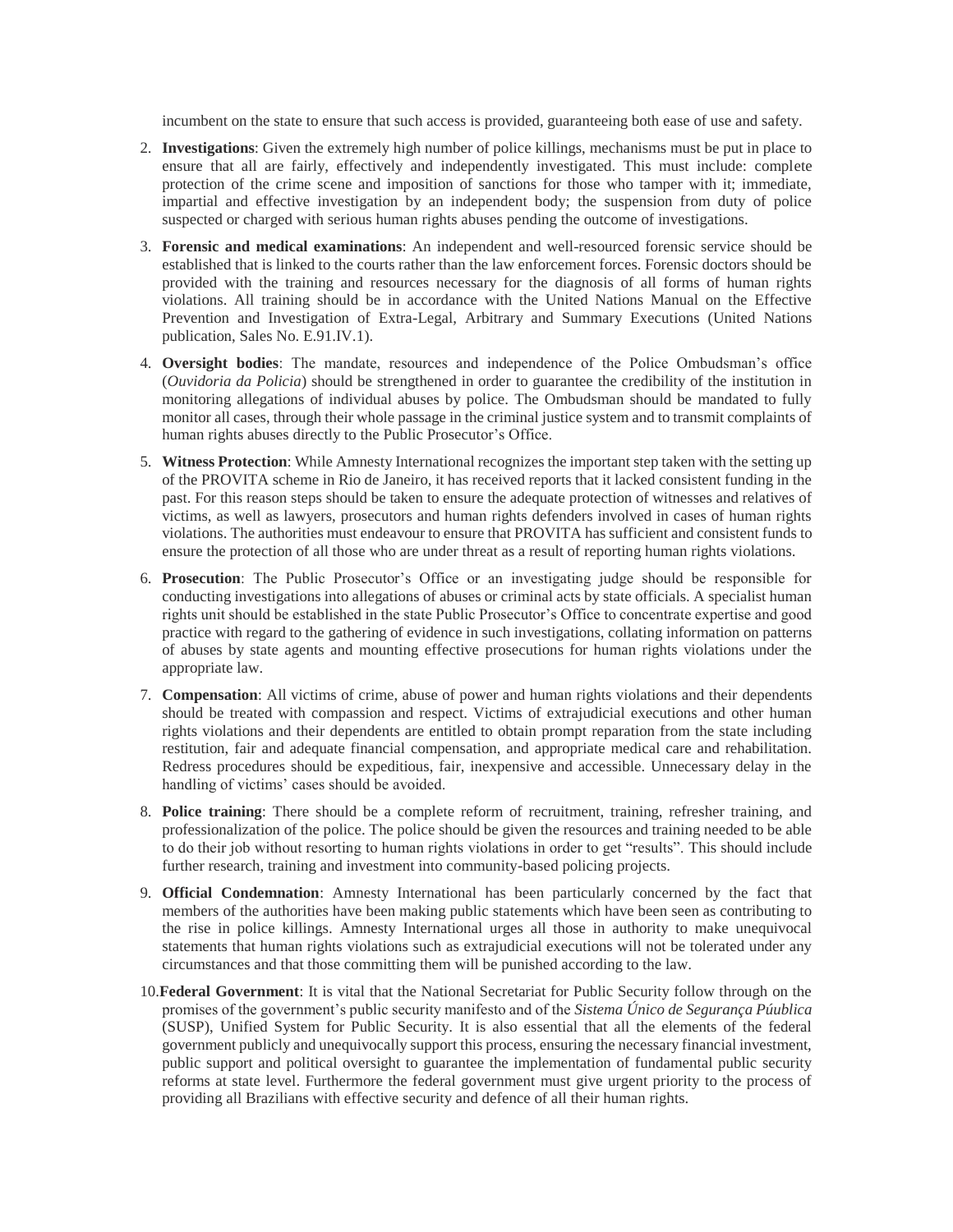# Recommendations related to individual cases:

# Vigário Geral

Amnesty International calls upon the Rio de Janeiro state and federal authorities:

- To make provision of full compensation and reparations to all survivors and dependents of victims of the Vigário Geral massacre a priority;
- To take all steps necessary to ensure that all pending trials related to the Vigário Geral massacre be completed in a swift, impartial and independent manner, in accordance with international standards;
- To ensure that any police officers who are awaiting trials in relation to the massacres remain suspended from active duty during this time;
- Where their lives are under threat, to ensure that all witnesses, survivors or relatives of victims of the massacre be accorded protection in accordance with their wishes.

# Wagner dos Santos

Amnesty International calls upon the Rio de Janeiro state and federal authorities:

- To ensure that the full compensation process for Wagner dos Santos be completed as soon as possible, in full agreement with Wagner dos Santos;
- To take steps to facilitate and cooperate with all efforts to find him a safe and permanent place of residence, in accordance with his wishes.

# **Candelária**

Amnesty International calls upon the Rio de Janeiro state and federal authorities:

 To provide full compensation for any further survivors and dependents of victims of the Candelária massacre.

# Wallace da Costa Pereira, Borel, Senador

# Camará, Turano

Amnesty International calls upon the Rio de Janeiro state and federal authorities:

- To ensure the completion of full, prompt and impartial investigations, by an independent body, into all these killings and "disappearances", and that the results of these investigations be made public;
- To suspend from duty any police suspected or charged pending the outcome of investigations;
- To bring those found responsible by these investigations to justice;
- Where their lives are under threat, to ensure that all witnesses, survivors and relatives of victims of these killings and "disappearances" be accorded protection in accordance with their wishes;
- Where involvement of members of the police forces is proved in relation to any of these killings and "disappearances", to ensure full compensation and reparations be made to the survivors and relatives of victims of their crimes.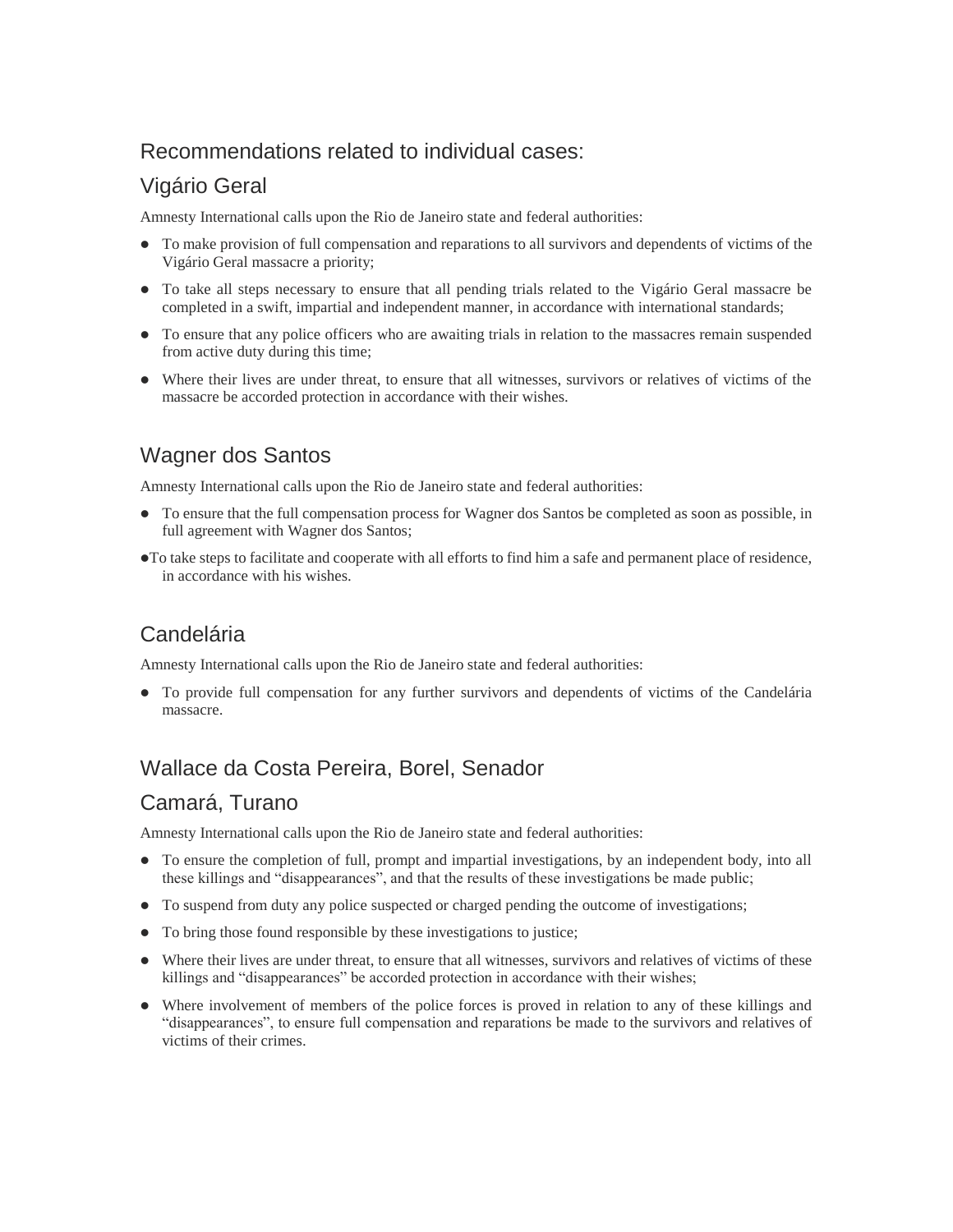# **IN MEMORIAM**

# Candelária, 23 July 1993

Paulo Roberto de Oliveira, 11 Anderson Thome Pereira, 13 Marcelo Candido de Jesus, 14 Valderino Miguel de Almeida, 14 "Gambazinho", 17 "Nogento", 17 Paulo José da Silva, 18 Marcos Antonio Alves da Silva, 20

# Vigário Geral, 29 August 1993

Adalberto de Souza, 40, rail worker Amarildo Bahiense, 31, unemployed print worker Cleber Alves Marro, 24, print worker Clodoaldo Pereira, 23, food processing worker Edmilson José da Costa, 23, mechanic Fabio Pinheiro Lau, 18, porter Guaraci de Oliveira Rodrigues, 33, nursing auxiliary Helio de Souza Santos, 38, unemployed Joacir Medeiros, 60, bar owner José dos Santos, 47, locksmith Luis Cláudio Feliciano, 28, metal worker Paulo Roberto dos Santos Ferreira, 44, bus driver Paulo Cesar Gomes, 35, furniture restorer

# The Santos family

Gilberto Cardoso dos Santos, 61, retired Jane da Silva Santos, 56, housewife Lúcia Silva Santos, 34, seamstress Lucinete Silva Santos, 27, dentist's receptionist Lucineate Silva Santos, 26, metal worker Luciano Silva Santos, 24, print worker Rubia Santos, 18, print worker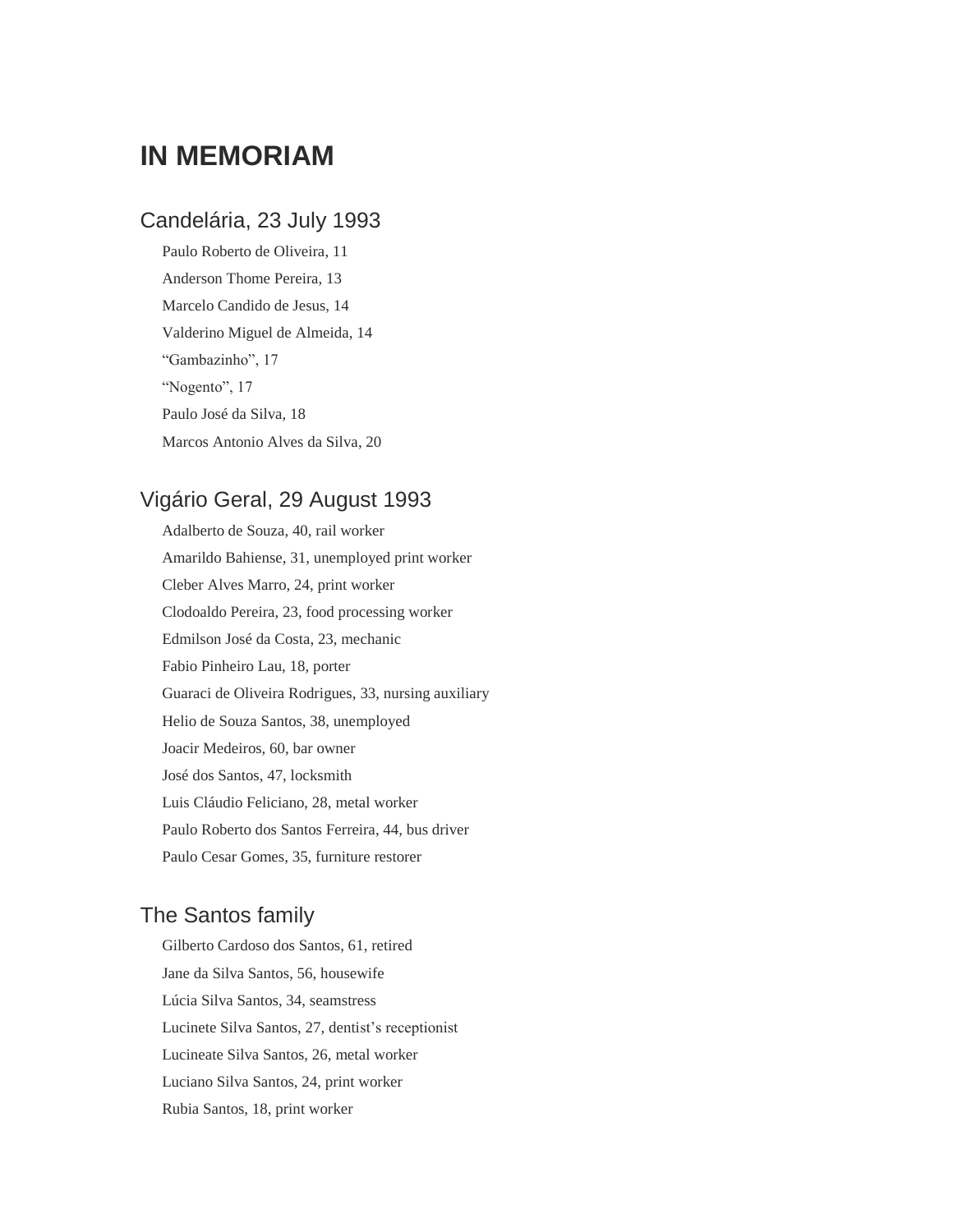Luciene Santos, 15, student

And all the victims of violence in Rio de Janeiro 1993-2003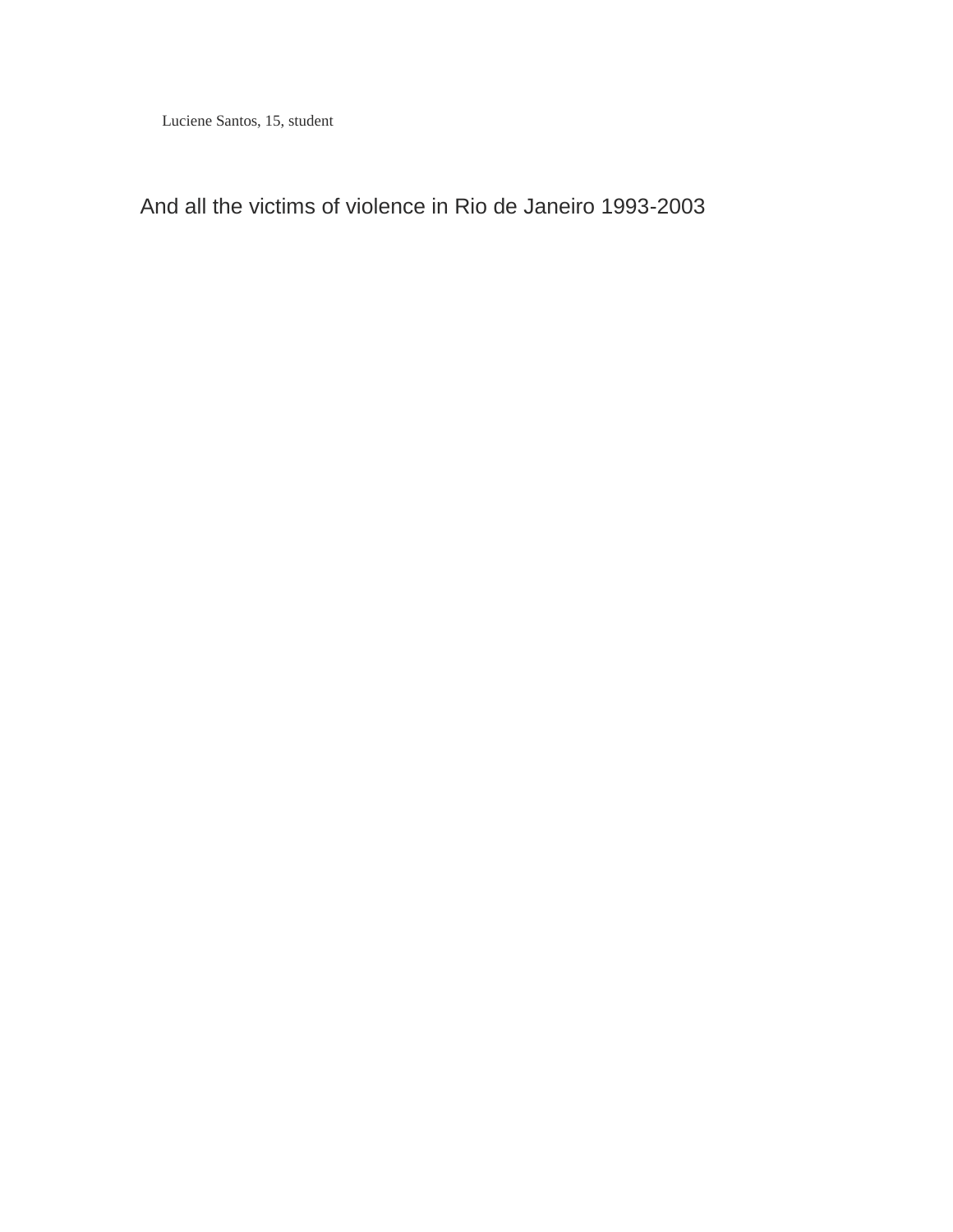# **APPENDIX I – The Right to Life and the use of lethal force in international law**

# The Right to Life under international law

This report is founded on the principle that the right to life – held to be the "Supreme Right" – is guaranteed in international law and must thus be implemented by States in law, policy and practice.<sup>51</sup> Article 6 of the International Covenant on Civil and Political Rights states:

#### *"Every human being has the inherent right to life. This right shall be protected by law. No one shall be arbitrarily deprived of his life."*

# The Right to Life and the use of lethal

## force by the security forces

The deprivation of life by state authorities is deemed under human rights law to be a matter of the utmost gravity. Specific provisions therefore exist in international law to deal with the use of lethal force by the security forces.

With regard to the use of firearms by security forces, the UN Human Rights Committee requires that states must "prevent arbitrary killing by their own security forces" as well as preventing "deprivation of life by criminal acts". The requirement that any deprivation of life must not be "arbitrary" imposes a positive obligation on national governments to protect that right. This requires the state to act so as to ensure that:

- The law must strictly control and limit the circumstances in which a person may be deprived of his life by the security forces.
- Any action by the security forces which causes deprivation of life must be in accordance with the law, legitimate and proportionate to the threat posed.
- There are effective investigations of any deaths resulting from the use of force by the security forces.
- Members of the security forces who take life unlawfully are prosecuted.

# The use of force in international law

In interpreting the right to life as guaranteed by Article 4 (1) of the American Convention of Human Rights, the Inter American Court of Human Rights has stated that no more force should be used than is absolutely necessary, even when the security forces are confronted with those who may be armed:

*"[W]without question, the State has the right and duty to guarantee its security. It is also indisputable that all societies suffer some deficiencies in their legal orders. However, regardless of the seriousness of certain actions and the culpability of the perpetrators of certain crime, the power of the State is not unlimited, nor may the State resort to any means to attain its ends. The State is subject to law and morality. Disrespect for human dignity cannot serve as the basis for any state action."*<sup>52</sup>

# UN Standards on the use of force

Other international 'guidelines' have been formulated to regulate the use of force in police operations, including The the *Code of Conduct for Law Enforcement Officials* and the *United Nations Basic Principles on the Use of Force and Firearms by Law Enforcement Officials*. They make the following provisions: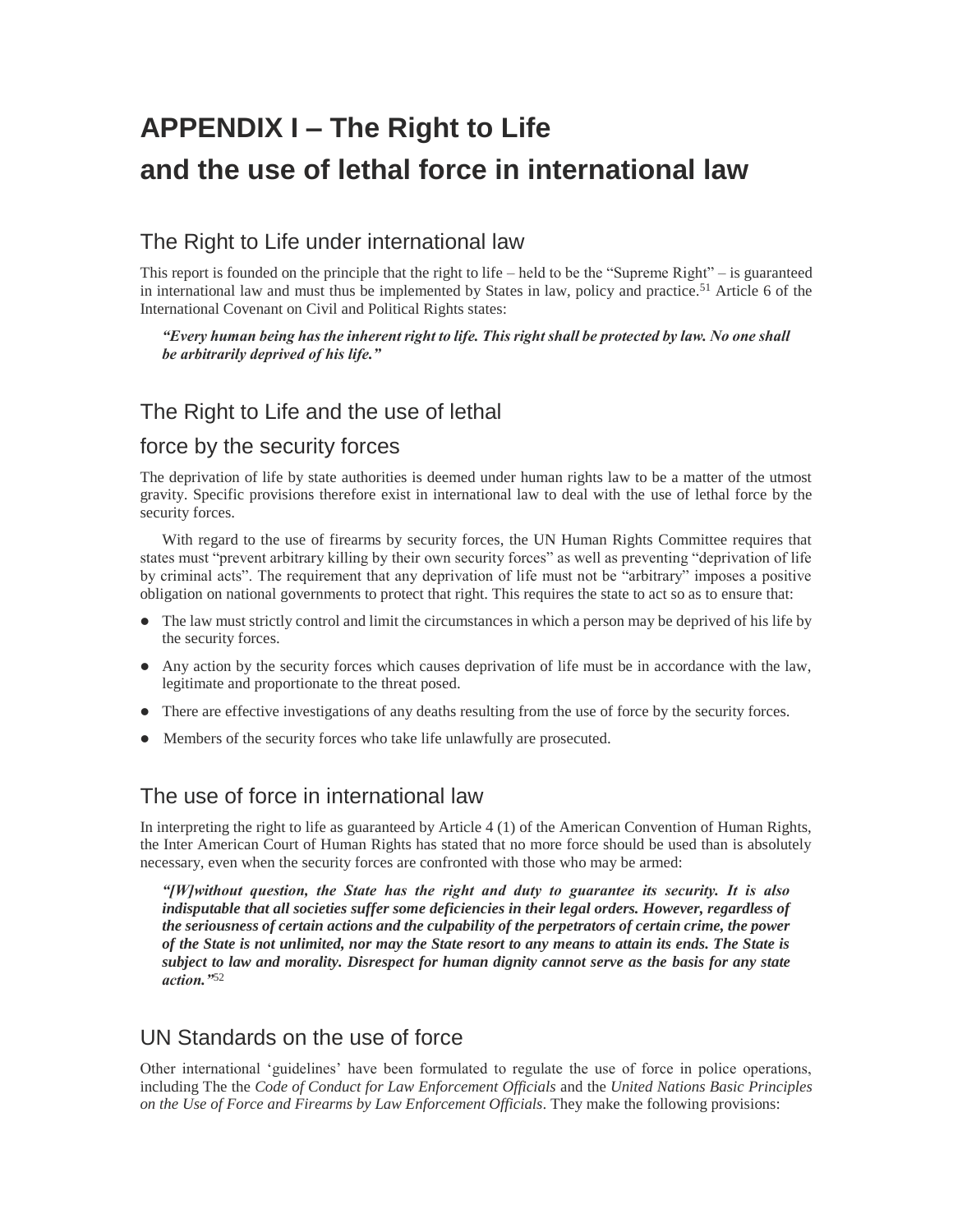# **Necessity**

The *Code of Conduct for Law Enforcement Officials* states that "Law enforcement officials may use force only when strictly necessary and to the extent required for the performance of their duty."<sup>53</sup>

# Lethal force must be a last resort

The *United Nations Basic Principles on the Use of Force and Firearms by Law Enforcement Officials* (Basic Principles) expand the concept of necessity, stating that law enforcement officials shall as far as possible apply non-violent means before resorting to firearms, and that they should only do so where other means are ineffective.

# Restraint and proportionality

If firearms are to be used, Basic Principle 5 requires the exercise of restraint in order to respond proportionately, minimize injury, respect human life, ensure medical attention is provided and notify relatives at the earliest possible moment.

# Training and chain of command

The requirement to use lethal force only where necessary means that law enforcement officers must be trained appropriately, including to use force that is less than lethal in such circumstances. There is also the requirement for a proper command structure, as set out by the *United Nations Principles on the Effective Prevention and Investigation of Extra-Legal Arbitrary and Summary Executions*, which state:

*"In order to prevent extra-legal, arbitrary and summary executions, Governments shall ensure strict control, including a clear chain of command over all officials responsible for apprehension, arrest, detention, custody and imprisonment, as well as those officials authorised by law to use force and firearms."*<sup>54</sup>

# Investigations of deaths at the hands of the security forces

International law requires a full and independent inquiry into deaths at the hands of law enforcement officers. The inquiry must be able to address its conclusions in terms of violations of the right to life. This requirement to investigate arises out of the positive obligation of states to protect the right to life as enshrined in international treaties such as the International Covenant on Civil and Political Rights. Where appropriate, members of the security forces found to have illegally violated the right to life, must be brought to justice, prosecuted and punished for their actions.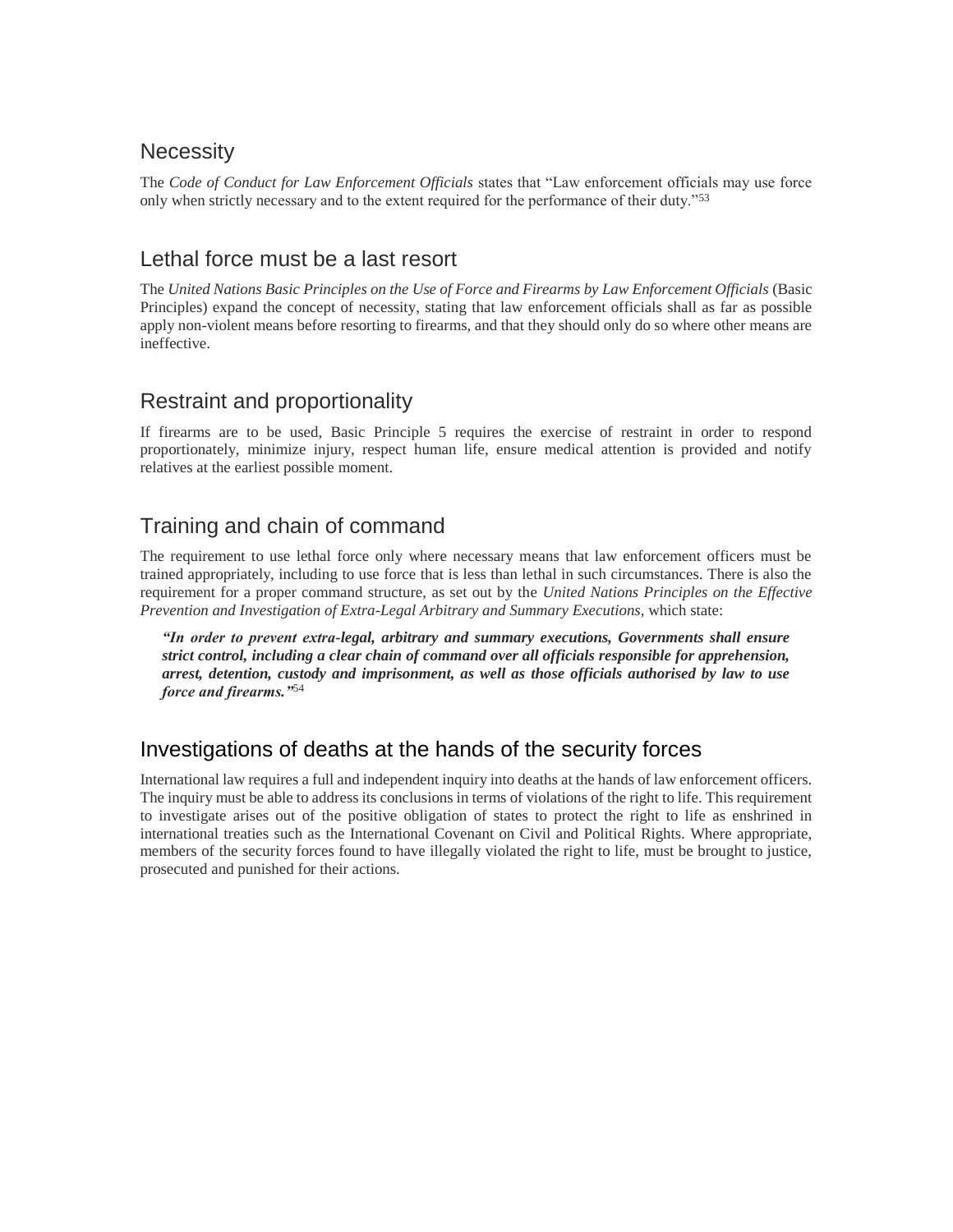# **ENDNOTES**

1. *Amnesty International Report 2003* (AI Index: POL 10/003/2003)

2. Brazil is a federative republic with 26 states and a federal capital. Individual states have a state Governor and state secretaries for public security, justice and other branches of government. Individual states have a large degree of autonomy.

3. The State Secretary for Public Security has overall responsibility for the administration of law enforcement.

4. Radio Carioca, 10 May 2003.

5. *O Estado de São Paulo* 13 May 2003.

6. Figures from the São Paulo police ombudsman's office, quoted in *Folha de São Paulo*, 17 June 2003.

7. "Death squads" are illegal groups, usually made up of off-duty military and civil police officers, who carry out unlawful killings, usually of alleged criminal suspects.

8. Brazil has four principal police forces: the federal police and the federal transport police responsible to the Ministry of Justice, and two state forces – the military police and the civil police.

9. Núcleo de Pesquisa e Análise Criminal, State Secretariat for Public Security. Study available on-line at www.novapolicia.rj.gov.br

10. US\$325. The minimum salary in Brazil is R\$240 – c.US\$78.

11. Werneck & Rocha 1999 as referenced in '*Children of the Drug Trade*', Luke Dowdney – Viva Rio/ISER. Pub: 7 Letras Rio 2003 pg 89 .

12. Letalidade da Ação Policial no Rio de Janeiro, Ignácio Cano, ISER 1997

13. Greater Rio comprises the political areas of Capital, Baixada and Grande Niterói.

14. This term is not codified and therefore has no juridical value in Brazilian law.

15. Luke Dowdney '*Children of the Drug Trade*', Luke Dowdney – Viva Rio/ISER. Pub: 7 Letras Rio 2003 pg 86

16. *O Estado de São Paulo*, 20 June 1997

17. *O Globo* 20 June 19/6/97.

18. Please note that a government witness protection has been set up since the time of the massacres. See the section on witness protection in this report.

19. The case of Wagner dos Santos is detailed in *Brazil: The Candelária Massacre and Wagner dos Santos*, July 1995 (AI Index: AMR 19/11/95), July 1995, and *Brazil: Witness Protection: Wagner dos Santos* October 1995, (AI Index: AMR 19/24/95), October 1995.

20. No one has ever been charged with this second attempt on Wagner's life.

21. The payments are deductible from any future and final compensation settlements reached with the authorities.

22. *O Estado de São Paulo*, 23 June 2001

23. Darren Bender *Shadows on the Street* 1996

24. Letter from the Brazil desk officer at the Inter-American Commission to the grandmother of Elizabeth Cristina Borges de Oliveira Maia, 29 September 2000.

25. *O Dia*, 26 September 2000.

26. *Homicidio Doloso Qualificado*.

27. The authorities regularly carry out round-ups of street children, who are sent on to state institutions.

28. Diário Oficial, Estado do Rio de Janeiro, Poder Legislativo. 6 September 2001 Ano XXVII.Nº170. Parte II

29. No one has ever been brought to trial for the killings of the four policemen.

30. *Epoca* 24 August 1998

31. Crime Continuado. Código penal – Artigo 71

32. *O Globo* 18 July 2003

33. Mães de Acari, Uma História de Luta contra a Impunidade, Carlos Nobre 1994 Relume Dumará

34. See Amnesty International, *Brazil: Beyond Despair*, September 1994 (AI Index:AMR 19/15/1994) September 1994

35. *O Dia* 27 February 2002